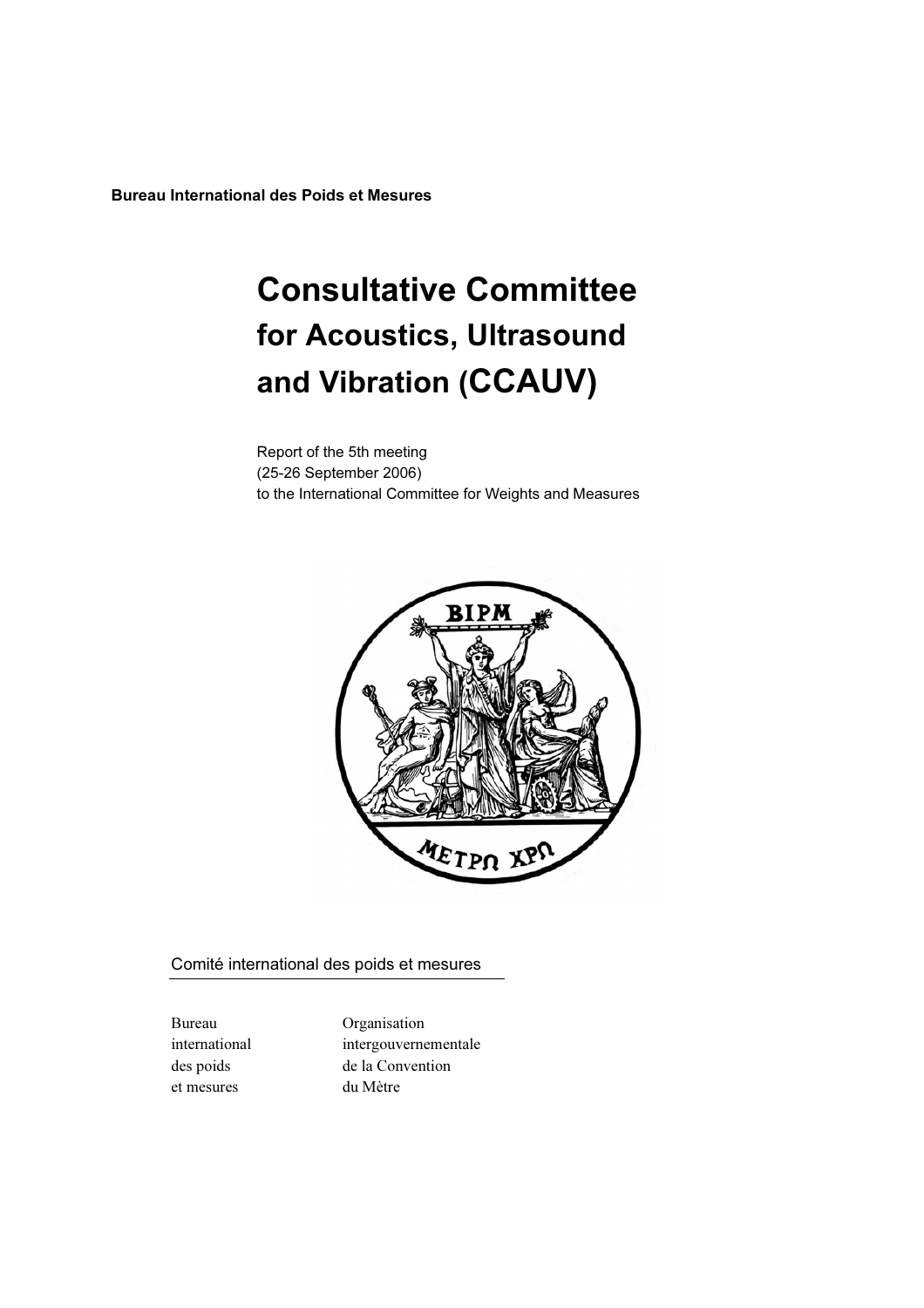# 2 • 5th Meeting of the CCAUV

Note:

Following a decision made by the International Committee for Weights and Measures at its 92nd meeting in October 2003, Reports of meetings of Consultative Committees will henceforth be published only on the BIPM website in the form presented here.

Full bilingual printed versions in French and English will no longer appear.

 A.J. Wallard, Director BIPM.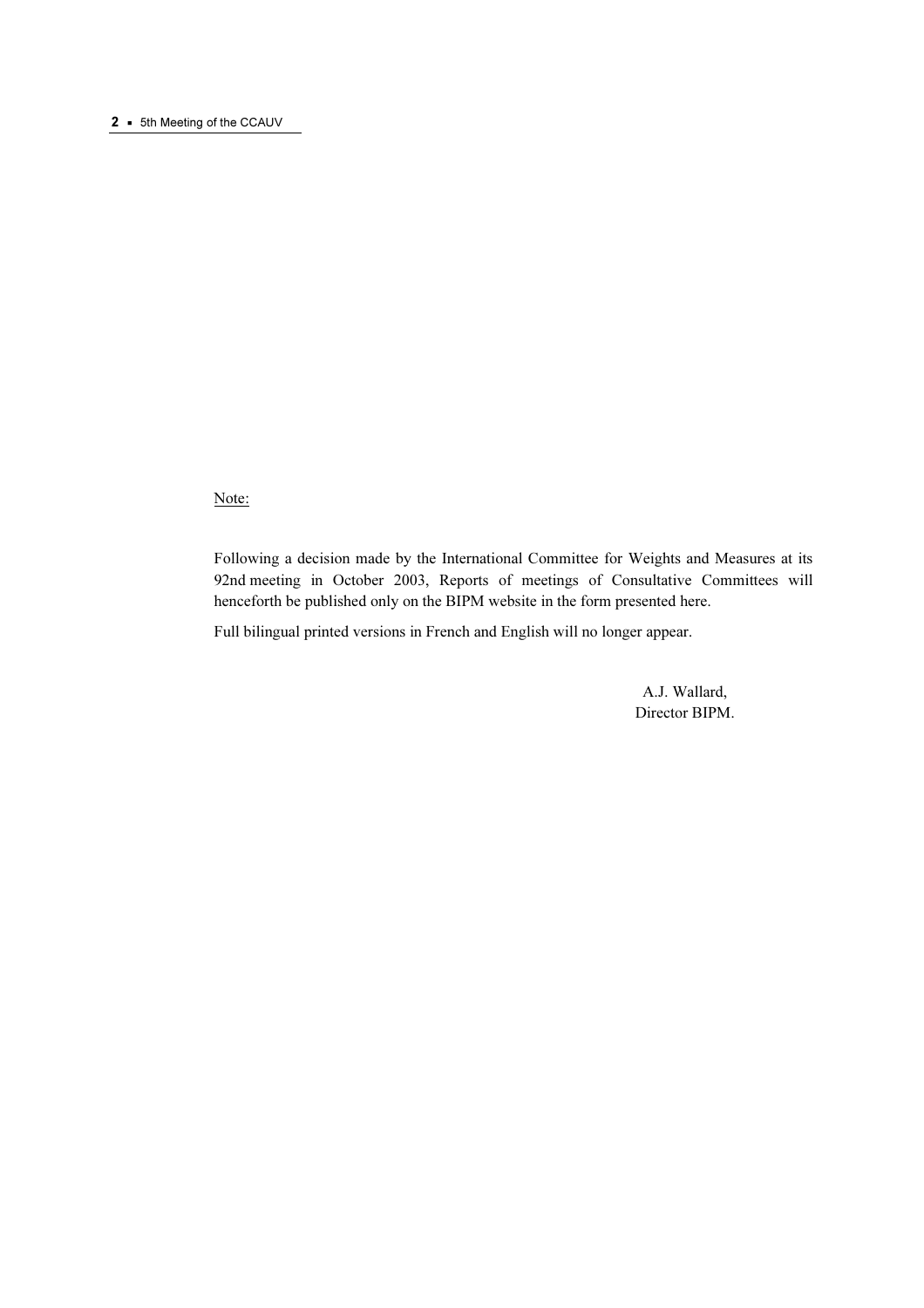# LIST OF MEMBERS OF THE CONSULTATIVE COMMITTEE FOR ACOUSTICS, ULTRASOUND AND VIBRATION

as of 25 September 2006

#### President

Dr J. Valdés, member of the International Committee for Weights and Measures, Instituto Nacional de Tecnología Industrial, San Martin.

#### Executive Secretary

Dr P.J. Allisy-Roberts, International Bureau of Weights and Measures [BIPM], Sèvres.

#### **Mombore**

Central Office of Measures/Glówny Urzad Miar [GUM], Warsaw. Centro Nacional de Metrología [CENAM], Querétaro. Conservatoire National des Arts et Métiers, Institut National de Métrologie [LNE-INM], La Plaine-Saint-Denis. CSIR, National Measurement Laboratory [CSIR-NML], Pretoria. D.I. Mendeleyev Institute for Metrology [VNIIM], Rostekhregulirovaniye of Russia, St Petersburg. Danish Institute of Fundamental Metrology [DFM], Danish Primary Laboratory for Acoustics [DPLA], Naerum. Instituto Nacional de Metrologia, Normalizaçao e Qualidade Industrial [INMETRO], Rio de Janeiro. Istituto Nazionale di Ricerca Metrologica [INRIM], Turin. Korea Research Institute of Standards and Science [KRISS], Daejeon. National Institute of Metrology [NIM], Beijing. National Institute of Standards and Technology [NIST], Gaithersburg. National Measurement Institute of Australia [NMIA], West Lindfield. National Metrology Institute of Japan, National Institute of Advanced Industrial Science and Technology [NMIJ/AIST], Tsukuba. National Physical Laboratory [NPL], Teddington. National Research Council of Canada [NRC], Ottawa. Physikalisch-Technische Bundesanstalt [PTB], Braunschweig. The Director of the International Bureau of Weights and Measures [BIPM], Sèvres.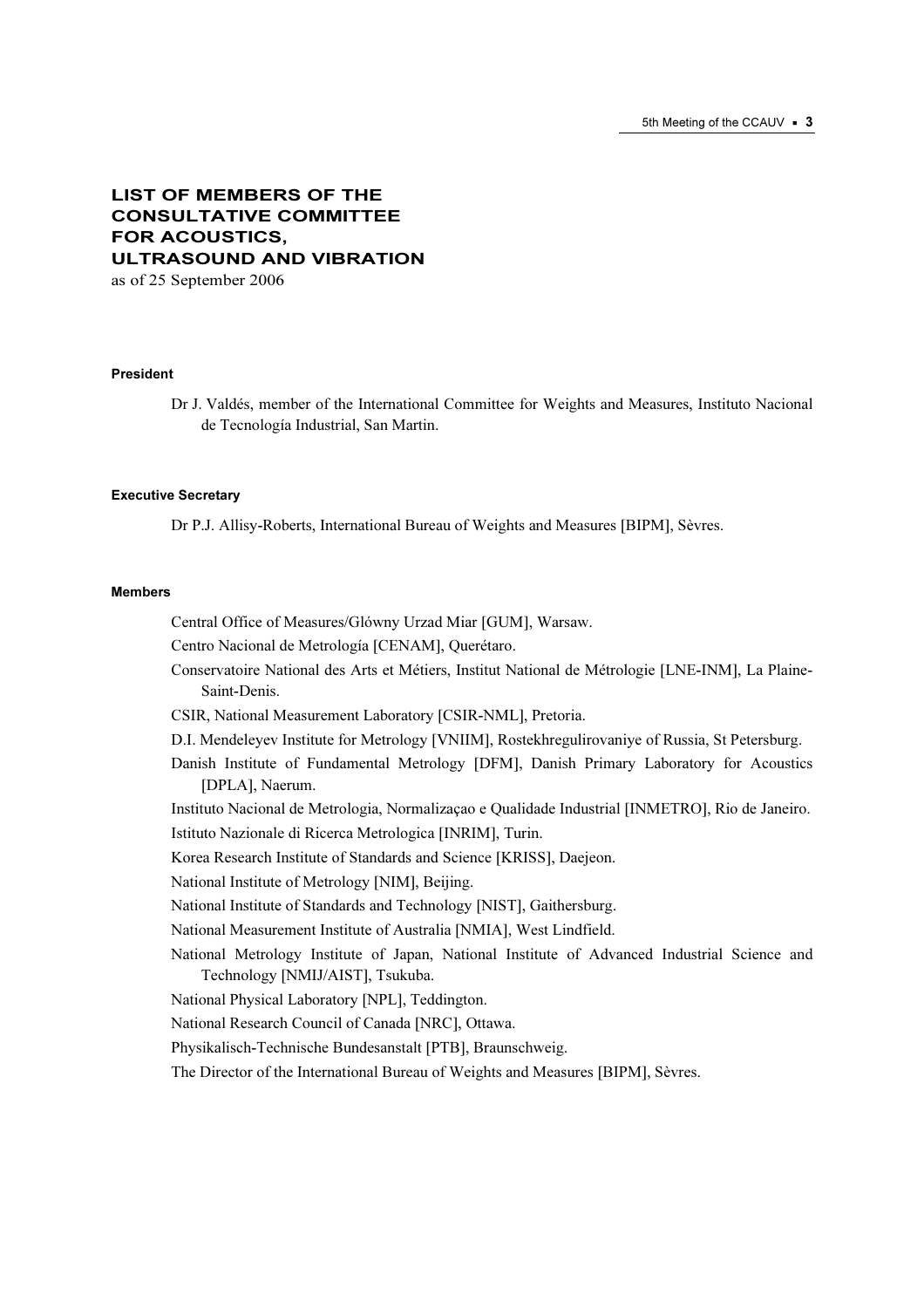# **Observers**

Bundesamt für Eich- und Vermessungswesen [BEV], Vienna.

Centro Español de Metrología [CEM], Madrid.

Czech Metrological Institute/Český Metrologický Institut [CMI], Brno.

Federal Office of Metrology [METAS], Bern-Wabern.

Institute for Physical, Technical and Radiophysical Measurements [VNIIFTRI], Rostekhregulirovaniye of Russia, Moscow.

Instituto Português da Qualidade [IPQ], Lisbon.

International Electrotechnical Commission [IEC].

International Organization for Standardization [ISO].

National Metrology Institute of Turkey/Ulusal Metroloji Enstitüsü [UME], Gebze-Kocaeli.

National Physical Laboratory of India [NPLI], New Delhi.

Nederlands Meetinstituut, Van Swinden Laboratorium [NMi VSL], Delft.

Slovenský Metrologický Ústav/Slovak Institute of Metrology [SMU], Bratislava.

Standards, Productivity and Innovation Board [SPRING Singapore], Singapore.

State Agency for Metrology and Technical Surveillance [SAMTS], Sofia.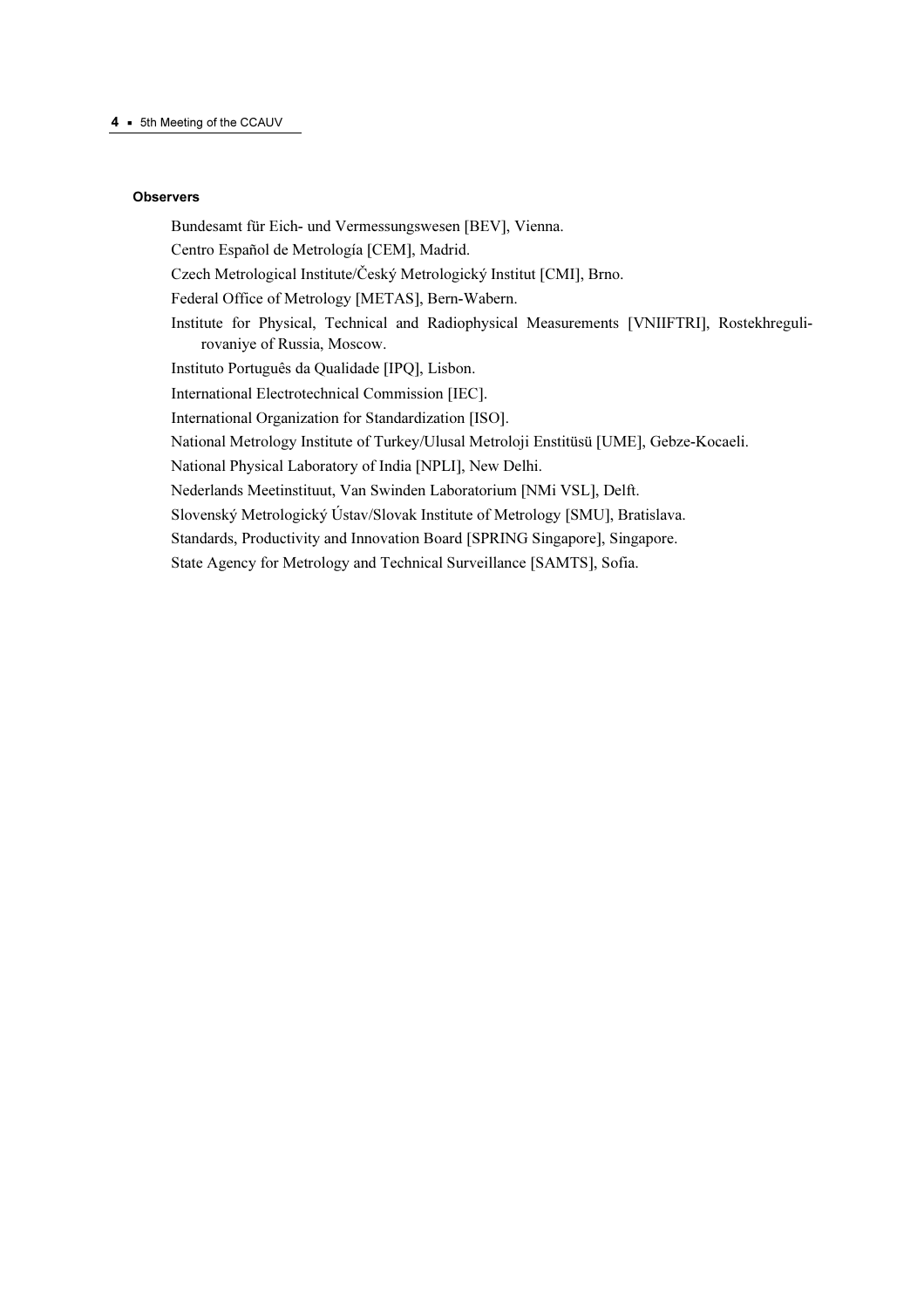# 1 OPENING OF THE MEETING; APPOINTMENT OF THE RAPPORTEUR; APPROVAL OF THE AGENDA

The Consultative Committee for Acoustics, Ultrasound and Vibration (CCAUV)\* held its fifth meeting at the International Bureau of Weights and Measures (BIPM) Sèvres, on Monday 25 and Tuesday 26 September 2006.

The following were present: R. Barham (NPL), T. Bruns (PTB), W.S. Cheung (KRISS), J.N. Durocher (LNE-INM), J.S. Echeverría-Villagómez (CENAM), S. Forsythe (NUWC/USRD), E. Frederiksen (DPLA), C. Guglielmone (INRIM), T. Kikuchi (NMIJ/AIST), C. Koch (PTB), M. Lecollinet (LNE-INM), P. Narang (NMIA), K. Rasmussen (DFM/DPLA), G. Ripper (INMETRO), S. Robinson (NPL), G. Silva-Pineda (CENAM), Qiao Sun (NIM), M. Szelag (GUM), U. Takashi (NMIJ/AIST), J. Valdés (President of the CCAUV), C.S. Veldman (CSIR-NML), H.-J. von Martens (PTB and ISO TC108), A.J. Wallard (Director of the BIPM), G. Wong (NRC), Lixue Wu (NRC), B. Zeqiri (NPL), Yue Zhang (NIM).

Observers: M. Blabla (CMI), C. Casal (CEM), H.A. Chua (SPRING Singapore), A. Enyakov (VNIIFTRI), C. Hof (METAS), A.E. Isaev (VNIIFTRI), A. Konkov (VNIIFTRI), V. Mohanan (NPLI), M. Nunes (INETI-LME), E. Sadikoglu (UME), M. Sinojmeri (BEV), P. van Kan (NMi VSL).

Guests: A. Popescu (INM) and V. Pozdeeva (BelGIM for COOMET).

Also attending the meeting: P.J. Allisy-Roberts (Executive Secretary, BIPM), C. Thomas (Coordinator of the BIPM key comparison database).

Apologies were received from: P. Averlant (LNE), V. Nedzelnitsky (NIST), V. Smirnov (VNIIM) and J.F. Zalesak (NUWC/USRD).

Professor Wallard welcomed delegates to the CCAUV meeting, indicating that the activities of the CCAUV were of particular interest to him, as he had been involved in its establishment a number of years ago.

Dr J. Valdés reinforced the Director of the BIPM's welcome to Paris, and acknowledged the attendance at the Consultative Committee (CC) meeting of a new observer, Dr A. Popescu of Romania. He also brought to the attention of delegates the changes in Italy which had seen the joining of the two organizations, IMGC-CNR and IEN, resulting in the emergence of the organization INRIM.

Dr B. Zeqiri agreed to be the Rapporteur for the Consultative Committee meeting.

There were no changes or additions to the agenda.

-

<sup>\*</sup> For the list of acr[onyms, click here.](https://www.bipm.org/en/practical_info/acronyms.html)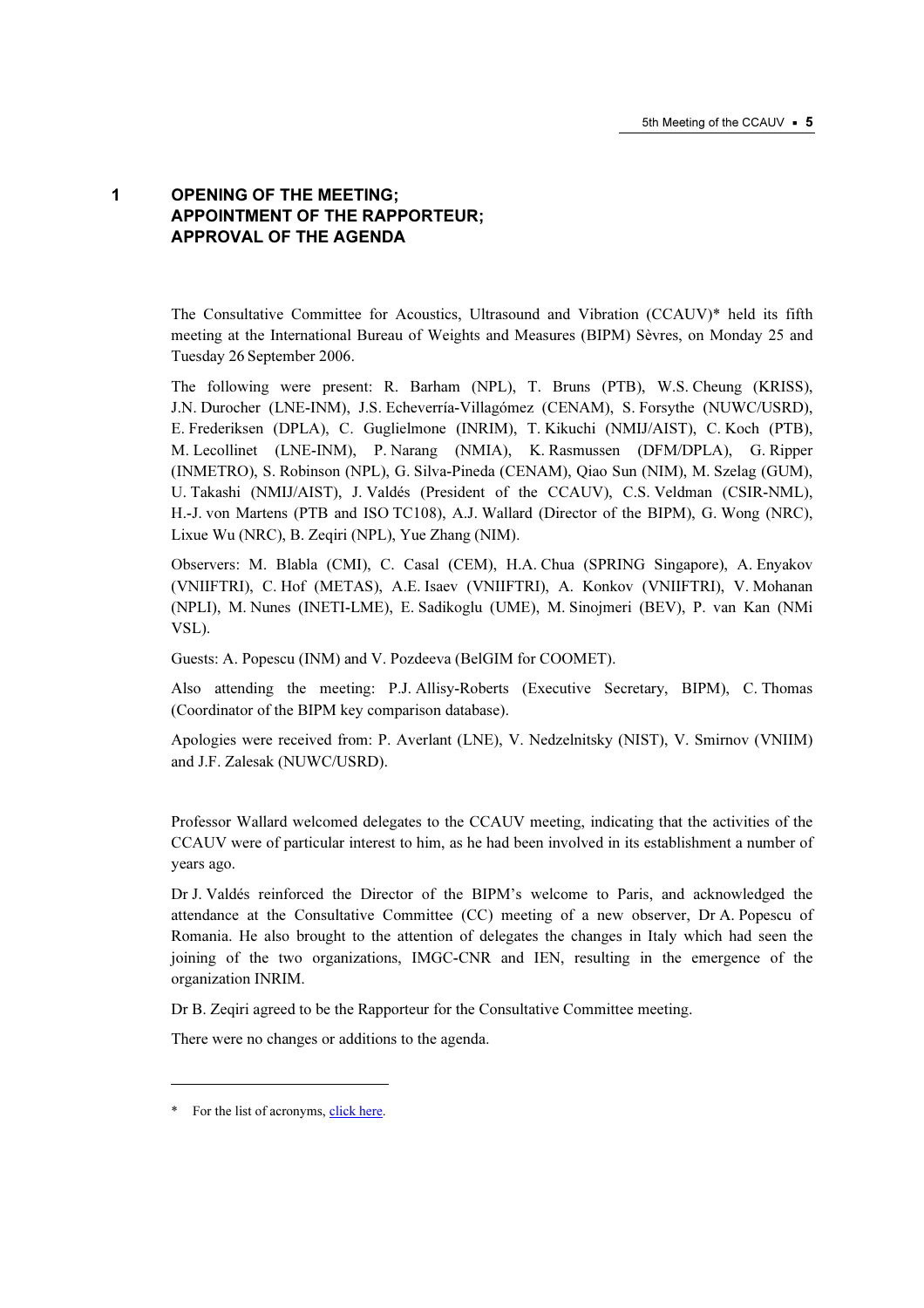# 2 [REPORT OF THE 4TH MEETING OF THE CCAUV 2004](https://www.bipm.org/utils/common/pdf/CCAUV4.pdf)

The Secretary, Dr Allisy-Roberts, along with members of the CC, thanked Dr Zeqiri for his efforts in generating the written report of the 4th meeting. Dr Valdés produced a succinct verbal summary of the key points of this report for the benefit of the CC.

Dr Valdés also spent some time taking a forward look at the meeting agenda, singling out future needs for AUV metrology, suggesting the need to consider a more strategic approach to the planning of the CCAUV work programme, to try and identify where it is going and the key challenges ahead.

# 3 CCAUV KEY COMPARISONS

# 3.1 Published comparisons

Dr Allisy-Roberts indicated that, since the last Consultative Committee meeting held in 2004, three more key comparisons had been published, bringing the total number to six. The total list now reads: [CCAUV.A-K1;](http://kcdb.bipm.org/appendixB/KCDB_ApB_info.asp?cmp_idy=420&cmp_cod=CCAUV.A-K1&prov=exalead) [CCAUV.A-K3;](http://kcdb.bipm.org/appendixB/KCDB_ApB_info.asp?cmp_idy=424&cmp_cod=CCAUV.A-K3&prov=exalead) [CCAUV.U-K1;](http://kcdb.bipm.org/appendixB/KCDB_ApB_info.asp?cmp_idy=196&cmp_cod=CCAUV.U-K1&prov=exalead) [CCAUV.U-K2;](http://kcdb.bipm.org/appendixB/KCDB_ApB_info.asp?cmp_idy=427&cmp_cod=CCAUV.U-K2&prov=exalead) [CCAUV.V-K1 a](http://kcdb.bipm.org/appendixB/KCDB_ApB_info.asp?cmp_idy=429&cmp_cod=CCAUV.V-K1&prov=exalead)n[d CCAUV.W-](http://kcdb.bipm.org/appendixB/KCDB_ApB_info.asp?cmp_idy=430&cmp_cod=CCAUV.W-K1&prov=exalead)[K1.](http://kcdb.bipm.org/appendixB/KCDB_ApB_info.asp?cmp_idy=430&cmp_cod=CCAUV.W-K1&prov=exalead) 

# 3.2 Reports: [CCAUV.A-K2](http://kcdb.bipm.org/appendixB/KCDB_ApB_info.asp?cmp_idy=421&cmp_cod=CCAUV.A-K2&prov=exalead)

Dr M. Sinojmeri described the current status of this key comparison, which began in January 2005 and finished in September 2006. Some problems had caused the end date to slip from the original of May 2006. In total, 9 laboratories had participated, with the NIST eventually withdrawing. It was envisaged that the NIST would take part in a future SIM regional comparison. A change in sensitivity of the microphones at low frequencies of 0.06 dB had been seen, which Dr J. Valdés indicated was not so unusual for this type of device. Overall, within the project, most of the data had now been obtained, although some minor details were still missing. Dr Sinojmeri indicated a wide range of quoted calibration uncertainties (0.09 dB to 0.23 dB), and suggested that participants should use the occasion of the CC meeting as an opportunity for a satellite meeting to discuss issues related to uncertainty budget formulation. This meeting was duly arranged at the end of the first day. Professor Wallard expressed concern at the idea that this could result in a revision of the submitted uncertainties, and strongly emphasized that final uncertainty values should be declared by the laboratories within in their individual reports. It is these values which should feed into the Draft A report. Dr Sinojmeri stated that the Draft A report should be ready in the next few weeks.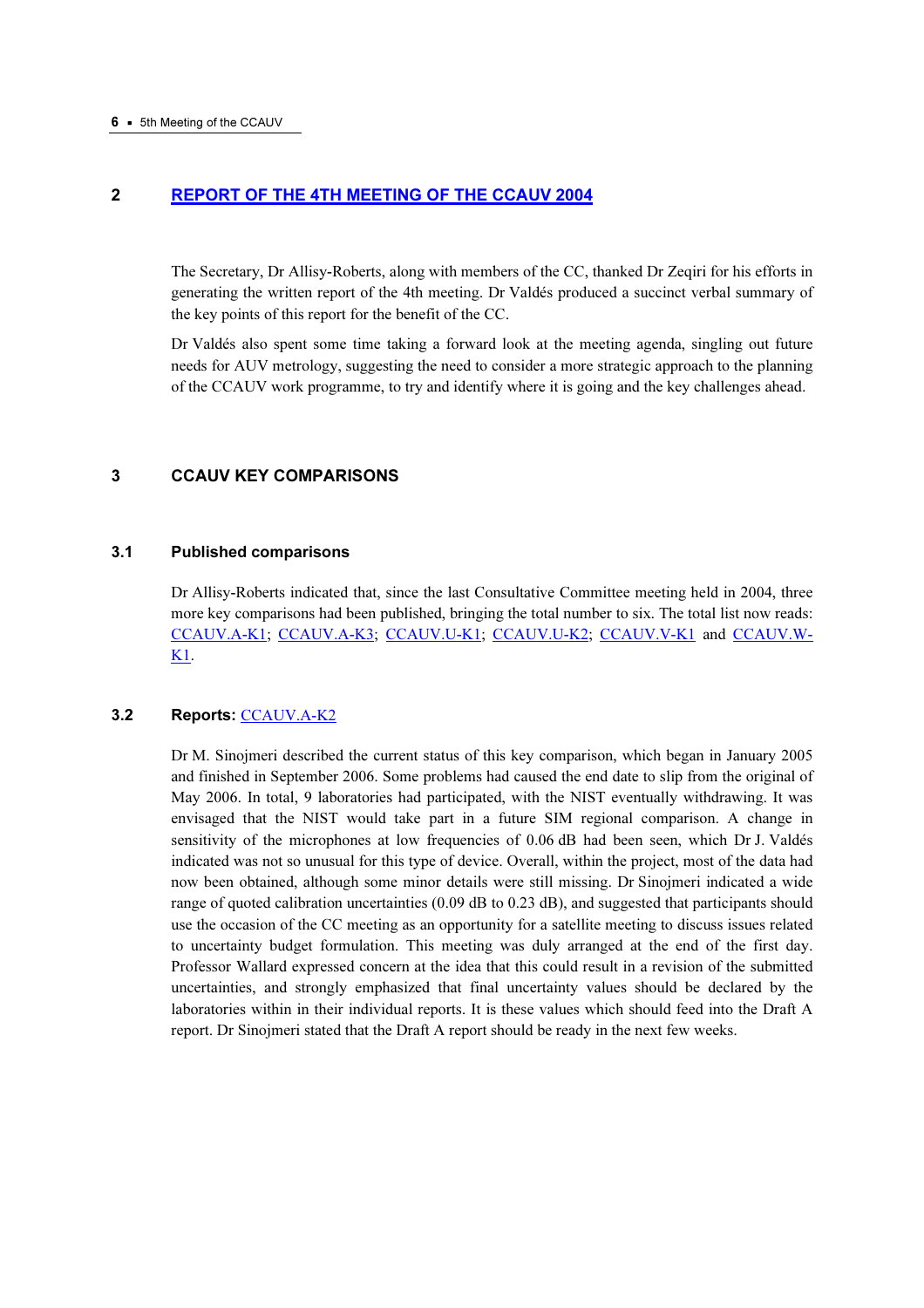# 3.3 Comparisons in progre[ss: CCAUV.A-K4](http://kcdb.bipm.org/appendixB/KCDB_ApB_info.asp?cmp_idy=426&cmp_cod=CCAUV.A-K4&prov=exalead)

Professor Rasmussen described progress made on generating the protocol document for key comp[arison CCAUV.A-K4, which](http://kcdb.bipm.org/appendixB/KCDB_ApB_info.asp?cmp_idy=426&cmp_cod=CCAUV.A-K4&prov=exalead) related to the free-field calibration of laboratory standard microphones of type LS2P. Professor Rasmussen referred delegates to the draft of the protocol provided for the meeting. It was originally planned to run the key comparison in parallel with [CCAUV.A-K3, alt](http://kcdb.bipm.org/appendixB/KCDB_ApB_info.asp?cmp_idy=424&cmp_cod=CCAUV.A-K3&prov=exalead)hough this had proved to be impossible as few of the participating laboratories were prepared to do this. To date, the PTB, NPL, CENAM and the DPLA had re-affirmed their intention to participate, although there had been no feedback from the LNE, NIST and the NMIJ. Professor Rasmussen underlined the need to know the intentions of potential participants, so that firm time-schedules could be developed. The microphones used for the CCAUV.A-K3 key comparison would be re-cycled. Professor Rasmussen said that although p[articipants will know the](http://kcdb.bipm.org/appendixB/KCDB_ApB_info.asp?cmp_idy=424&cmp_cod=CCAUV.A-K3&prov=exalead)  sensitivities of these devices, this data would be two years old, so this was not envisaged to be a problem. He described the various merits of transportation of the microphones by hand and courier. Professor Rasmussen highlighted a few additions to the protocol document:

- the specification of the results should be to 3 decimal places as this had proved to be useful in previous key comparisons, with the consequent reduction of rounding differences;
- the actual distances used should be stated;
- the same acoustic centre should be used.

Dr Allisy-Roberts invited the CC to indicate those willing to participate. The NMIJ and LNE agreed, whilst Dr S. Forsythe said that he would check the situation with Dr Nedzelnitsky to clarify NIST's position regarding participation. Dr Valdés asked if any other NMI's were interested. Dr G. Ripper stated that the INMETRO might potentially be interested.

# 3.4 Future comparison proposals

3.4.1 Ultrasound power comparison

Dr C. Koch outlined plans for repeating key comparisons in the area of ultrasound. A potential timetable had been discussed and agreed at the recent EUROMET Ultrasound Subcommittee meeting held at the INRIM, Turin. For the ultrasound power key comparison, details were:

| Power range     | $10 \text{ mW}$ to $15 \text{ W}$ |
|-----------------|-----------------------------------|
| Frequency range | 2 MHz to 11 MHz                   |
| Start date      | 2008                              |

The PTB was willing to be the pilot laboratory.

Dr Enyakov asked about low frequencies  $\leq 1$  MHz. Dr Koch stated that transducer stability was critical in organizing a successful key comparison in this area, and the transducers used by the PTB as sources were driven at over-tones, making it impossible to achieve the lower frequencies.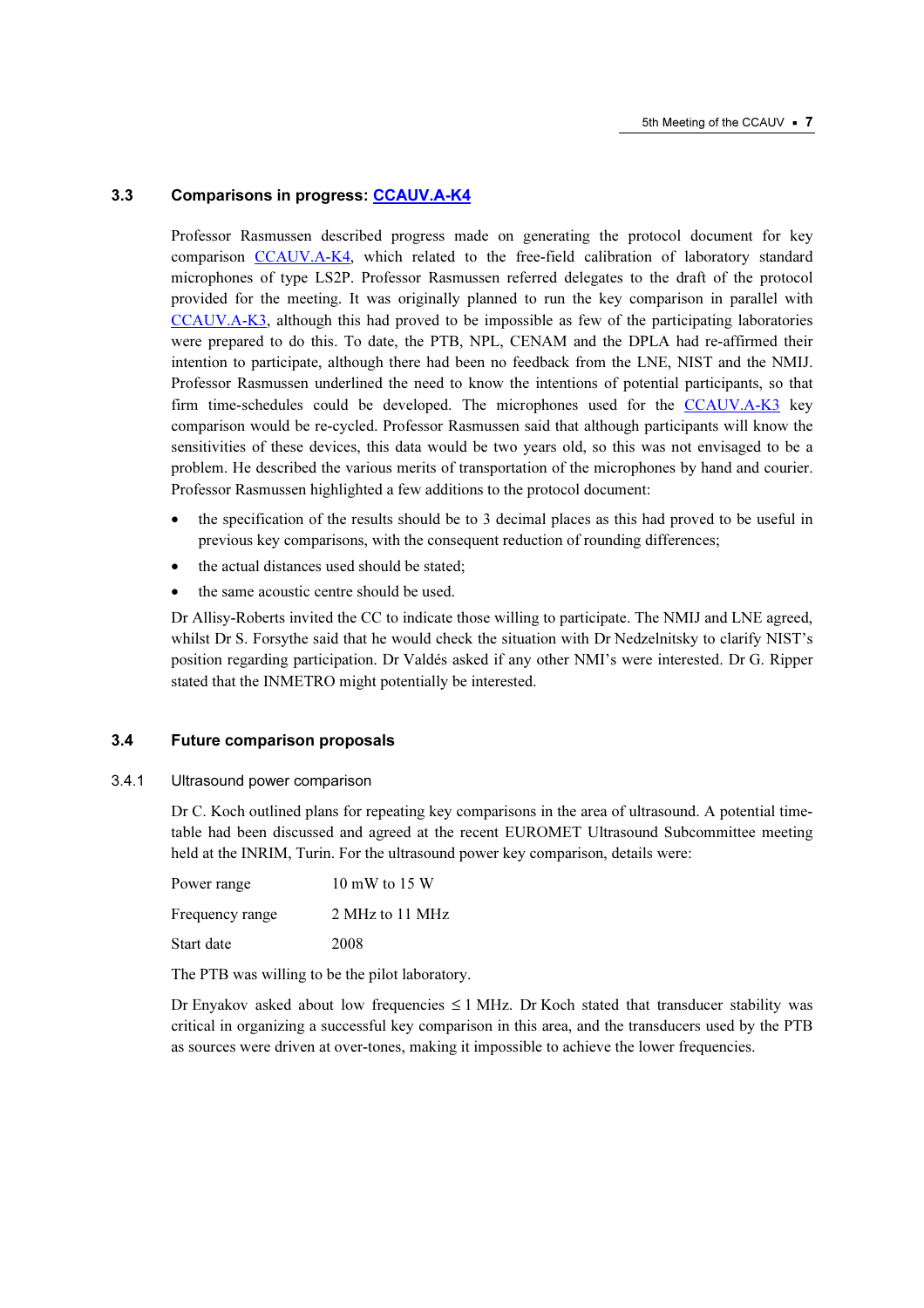#### 3.4.2 Hydrophone comparison

For the hydrophone key comparison (realization of the acoustic pascal), the details were:

| Hydrophone active element diameter | $0.5$ mm or $1.0$ mm |
|------------------------------------|----------------------|
| Frequency range                    | 1 MHz to 20 MHz      |
| Start date                         | 2010                 |

The NPL was willing to be the pilot laboratory.

Mr S. Robinson noted the lower limit of 1 MHz, which meant there was no link up with the underwater acoustics key compa[rison CCAUV.W-K1. He ask](http://kcdb.bipm.org/appendixB/KCDB_ApB_info.asp?cmp_idy=430&cmp_cod=CCAUV.W-K1&prov=exalead)ed whether it could not be extended down to 0.5 MHz. Dr Koch said that this was not possible due to the different calibration methods employed.

Dr Allisy-Roberts asked which NMIs would be interested in taking part in these prospective key comparisons. The responses were:

- For ultrasound power: CENAM, INMETRO, INRIM, NIM, NMIA, NMIJ, NPL, PTB, UME, and VNIIFTRI.
- For hydrophone calibration: INMETRO, NIM, NMIJ, NPL, and PTB.

The KRISS would clarify their position.

During the meeting, through discussions between Dr Koch and Dr Zeqiri, it was decided that a questionnaire would be the most appropriate mechanism of gathering information about participants, capability and the preferred timing of their participation.

Leading on from the comment made in 3.2, Professor Wallard strongly encouraged all potential pilot laboratories to follow rigorously the Key Comparison Guidelines published on the BIPM website. Returning to the issue of reporting uncertainties, he indicated that, in the protocol, the pilot laboratory may give some guidance on the anticipated components of measurement uncertainty which would appear in the uncertainty budget.

Dr Allisy-Roberts requested that the regional metrology organizations (RMOs) let the Executive Secretary know about any regional key comparisons, as these are crucial in underpinning the CIPM MRA.

# 4 REGIONAL KEY COMPARISONS

# 4.1 Reports

# [APMP.AUV.A-K1 Draft](http://kcdb.bipm.org/appendixB/KCDB_ApB_info.asp?cmp_idy=431&cmp_cod=APMP.AUV.A-K1&prov=exalead) B

Dr T. Kikuchi presented the report on behalf of Dr S. Sato. The regional comparison involved the calibration of LS1P microphones over the frequency range 63 Hz to 8 kHz, nine NMIs participated,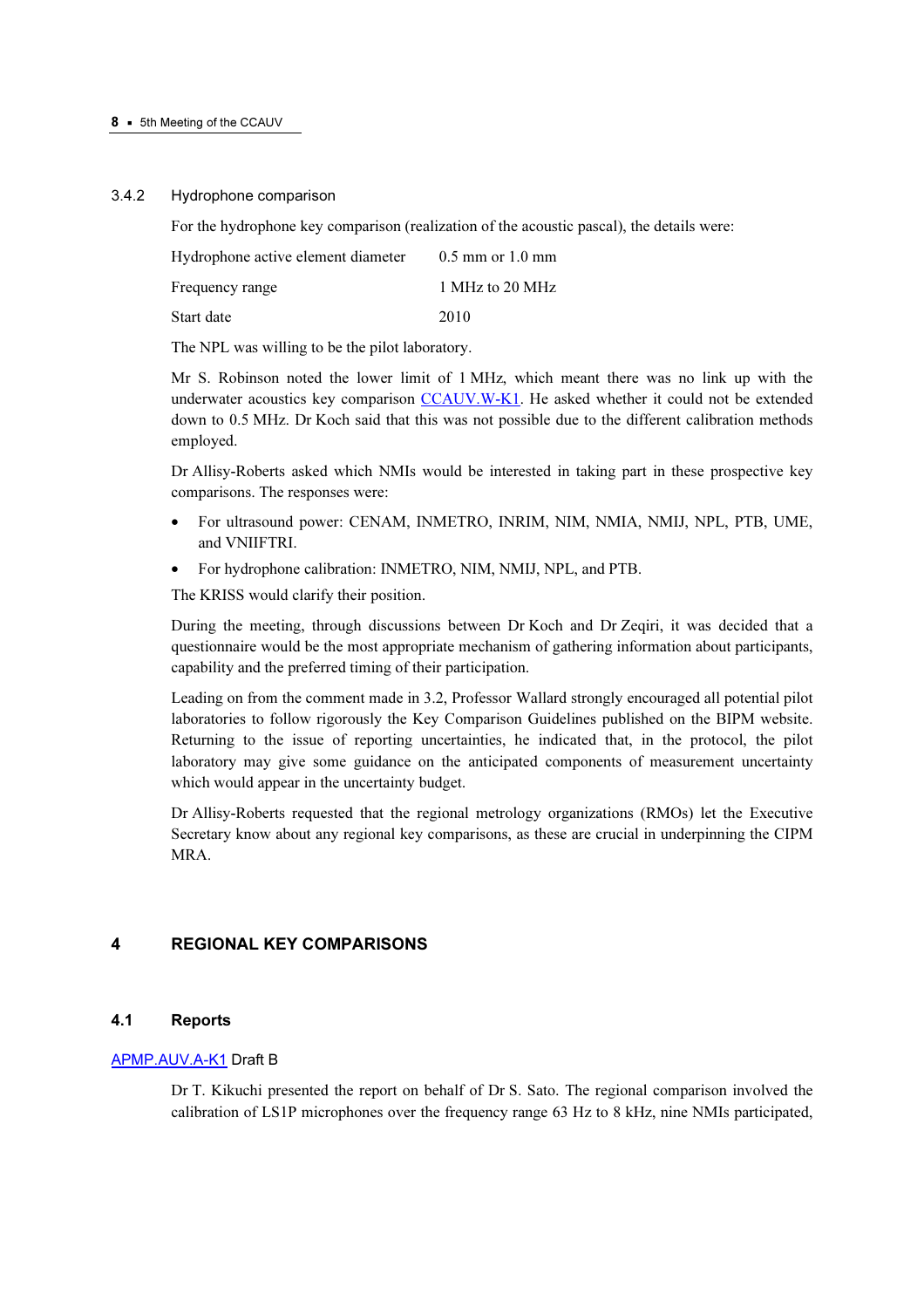including the pilot laboratory, the NMIJ. The Draft B report had been produced in August 2006. Dr Kikuchi described the methodology adopted in terms of preparation of the two devices utilized and their transportation. The microphones exhibited good stability, with 0.01 dB being the maximum change observed. A graphical representation for the degrees of equivalence at 2.5 kHz was shown and described as being typical. Dr Kikuchi described the linkage of the results to [CCAUV.A-K1](http://kcdb.bipm.org/appendixB/KCDB_ApB_info.asp?cmp_idy=420&cmp_cod=CCAUV.A-K1&prov=exalead), with the NMIJ and the KRISS being common participants of the two key comparisons. The Draft B was formally approved by the CCAUV.

# [COOMET.AUV.A-K1 an](http://kcdb.bipm.org/appendixB/KCDB_ApB_info.asp?cmp_idy=434&cmp_cod=COOMET.AUV.A-K1&prov=exalead)d COOMET.AUV.A-K1.1

Dr C. Koch pr[esented a report on these](http://kcdb.bipm.org/appendixB/KCDB_ApB_info.asp?cmp_idy=688&cmp_cod=COOMET.AUV.A-K1.1&prov=exalead) two key comparisons. COOMET.AUV.A-K1 was a comparison of LSP1 microphones conducted by COOMET, whic[h occurred between 2002 and 20](http://kcdb.bipm.org/appendixB/KCDB_ApB_info.asp?cmp_idy=434&cmp_cod=COOMET.AUV.A-K1&prov=exalead)03. A revised version of the Draft A was generated in August 2006, and the document was discussed at a meeting in Minsk and accepted by the participants to include their comments. The results were still confidential and consequently no results were presented at the CCAUV meeting by Dr Koch. The comparison COOMET.AUV.A-K1.1 constituted a bilateral comp[arison between the PTB and the](http://kcdb.bipm.org/appendixB/KCDB_ApB_info.asp?cmp_idy=434&cmp_cod=COOMET.AUV.A-K1&prov=exalead)  DNDI (U[kraine\) organized specifically d](http://kcdb.bipm.org/appendixB/KCDB_ApB_info.asp?cmp_idy=688&cmp_cod=COOMET.AUV.A-K1.1&prov=exalead)ue to discrepancies arising from COOMET.AUV.A-K1.

#### [COOMET.AUV.A-K3](http://kcdb.bipm.org/appendixB/KCDB_ApB_info.asp?cmp_idy=713&cmp_cod=COOMET.AUV.A-K3&prov=exalead)

The [COOMET.AUV.A-K3 was](http://kcdb.bipm.org/appendixB/KCDB_ApB_info.asp?cmp_idy=713&cmp_cod=COOMET.AUV.A-K3&prov=exalead) a key comparison of laboratory standard LS2P microphones, and its current status was described by Professor Rasmussen. Two microphones had been circulated, and a shift in sensitivity of 0.06 dB had been observed in the sensitivity of one of them mid-way through the process. Fortunately, the shift proved to be permanent and the device was stable thereafter. The Draft A had been discussed in August 2006, with the participants being generally happy with the results. The report would be finalised within a month or so. The results had demonstrated an improvement by the GUM, but the VNIITRI only just agreed within the combined uncertainties. Professor Rasmussen suggested that this might be due to the use of a new coupler whose dimensions had not yet been characterized. The systematic difference observed at all frequencies seemed to support this. As VNIIFTRI would have been one of the linking laboratories, the problem now arose of how to link the two comparisons to the KCRV value from the CCAUV key comparison.

Following on from previous observations, Dr Valdés enquired of Professor Rasmussen the precise mechanism which leads to the often observed jumps in microphone sensitivity. Dr Frederikson said that it probably related to a tensioning of the microphone diaphragm, and parts of the microphone might relax or move relative to one another, potentially caused by temperature variations and the differential expansions of the materials used, or mechanical shock. However, the microphones were specifically designed to keep these changes to a minimum.

# [EUROMET.AUV.A-K3 Draft B](http://kcdb.bipm.org/appendixB/KCDB_ApB_info.asp?cmp_idy=442&cmp_cod=EUROMET.AUV.A-K3&prov=exalead)

Dr C Guglielmone described the schedule for this key comparison where the number of participants had been reduced form 9 to 8, due to the withdrawal of the NMi (The Netherlands). The Draft A had been produced in January 2005, with approval of the participants in May 2005. The Draft B had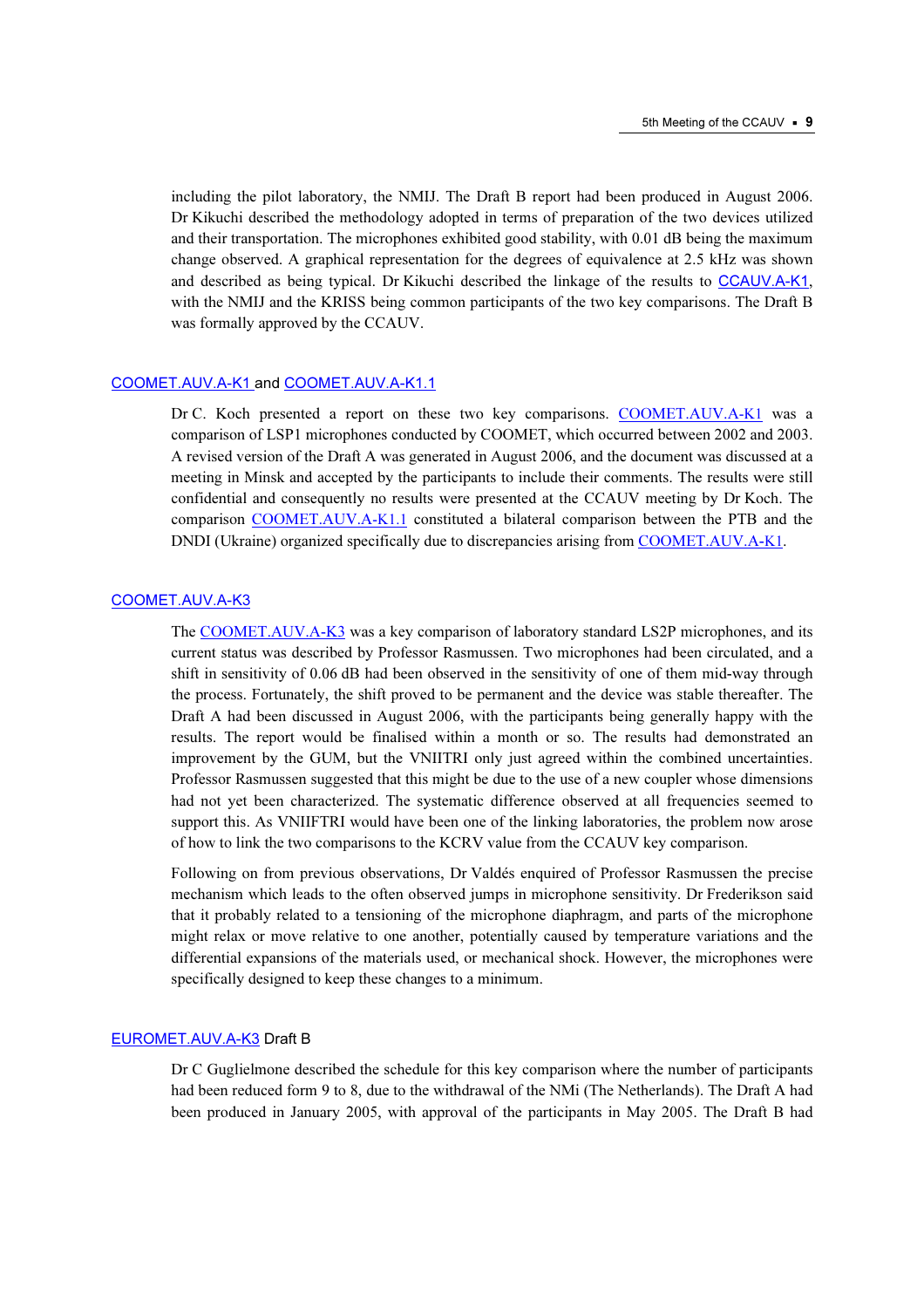been produced in June 2006. Again, there appeared to be a difference at low frequencies of 0.0025 dB. The comparison had been split into two, and one laboratory had shown an off-set in results. The overall conclusion was that there was a slight issue with measurements at low frequencies. The CCAUV approved the Draft B report.

#### [EUROMET.AUV.U-K2 Final re](http://kcdb.bipm.org/appendixB/KCDB_ApB_info.asp?cmp_idy=444&cmp_cod=EUROMET.AUV.U-K2&prov=exalead)port

Dr B. Zeqiri described progress within this bilateral comparison between the NPL and the PTB, which covered the calibration of membrane hydrophones over the frequency range 15 MHz to 40 MHz. This had been organized as EUROMET Project 745. A variety of difficulties had been encountered during the comparison, the major one had been one of the two circulating hydrophones fail irreversibly, due to water ingress. This meant that only one hydrophone could be used for the comparison. Agreement between the NPL and the PTB was not as good as had been expected, being just within the combined uncertainties at frequencies above 30 MHz. Both the NPL and the PTB agreed that it was important to repeat this process with two hydrophones within the next two years. Consequently, this comparison was postponed

#### [EUROMET.AUV.V-K1 Fin](http://kcdb.bipm.org/appendixB/KCDB_ApB_info.asp?cmp_idy=445&cmp_cod=EUROMET.AUV.V-K1&prov=exalead)al report

Dr H. von Martens reminded the CC that this regional key comparison had taken place between July 2003 and March 2005, and had involved the circulation of three accelerometers provided by the PTB to 16 laboratories. The linking procedure adopted was that described previously, and the weighted mean method had been used to derive the KCRV. Dr Silva-Pineda asked how it was possible to deal with any differences observed in the way that the KRCV was calculated. Dr von Martens replied that f[or the CCAUV.V-K1, vario](http://kcdb.bipm.org/appendixB/KCDB_ApB_info.asp?cmp_idy=429&cmp_cod=CCAUV.V-K1&prov=exalead)us methods had been tried to calculate the KCRV, with the results being approximately independent of the method used (within 0.05 %). The weighted mean method was the BIPM recommended procedure but clearly was dependent on participants providing reliable uncertainty assessments. Dr von Martens thanked Dr C. Thomas of the BIPM for the input she had provided. The Draft B report was approved by the CCAUV. Dr Valdés brought the CC's attention to the last issue of Metrologia, which provided a state-of-the art description on analysing key comparison data.

# [SIM.AUV.A-K1 Draft B](http://kcdb.bipm.org/appendixB/KCDB_ApB_info.asp?cmp_idy=449&cmp_cod=SIM.AUV.A-K1&prov=exalead)

This was a regional key comparison of LS1P microphones, and involved 5 participating laboratories in the SIM region: the CENAM, INMETRO, INTI, NIST, and the INMS-NRC. Three B&K 4160 microphones were used within the exercise, two of which were circulated, the final device being kept in reserve. The key comparison had begun in August 1997 and so pre-dated the CIPM MRA. Measurements were completed in March 2000. Three linking laboratories were used, with the methodology of C.M. Sutton (2004) being applied (Dr Wong acknowledged the additional guidance provided by the BIPM). The Draft B report had been approved by the five key comparison participants. It was also formally approved by the CCAUV. Dr G. Ripper pointed out that the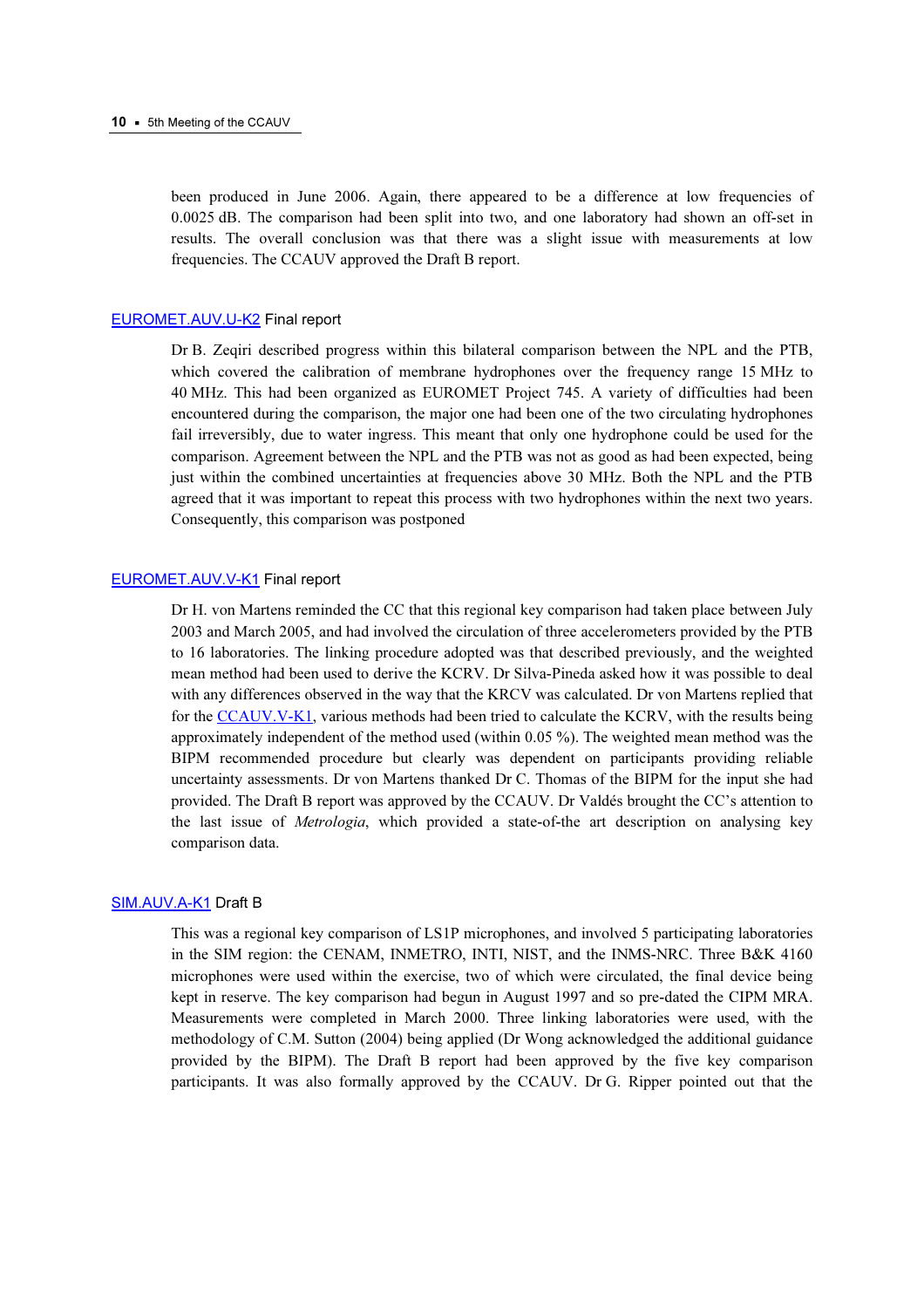uncertainty estimates for the INMETRO given the Draft B report in the graph at 250 Hz should be larger, in line with those given by Dr Wong in his presentation.

#### [SIM.AUV.V-K1 Draft B](http://kcdb.bipm.org/appendixB/KCDB_ApB_info.asp?cmp_idy=452&cmp_cod=SIM.AUV.V-K1&prov=exalead)

Dr D. Evans was not present to describe the latest position on this report, although the participants in the regional key comparison were able to give their views. There remained a difference in opinion regarding the method used to calculate the KCRV, with Dr Evans, from the NIST, preferring the maximum likelihood method, whereas the CENAM had suggested the weighted mean in line with the BIPM guidelines. This comparison had been started in 1997, again pre-dating the CIPM MRA, and there was an urgent need to produce the report. In the interests of doing this, and if the method of deriving the KCRV was genuinely not dependent on the method of calculation, it was suggested that the report and the method of calculation as presented were accepted. In a comment related to the relative merits of the calculation methods, Dr von Martens indicated that the maximum likelihood method required measurements over protracted periods, typically a few days and this made it very difficult for participants to implement. Dr Ripper made the suggestion that, in order to pre-empt these problems in future, both the linking methodology and the method used to calculate the KCRV, should be identified very early within the key comparison process, i.e. within the protocol itself. The CCAUV duly approved the methodology used within the report to calculate the KCRV.

# 4.2 Measurements in progress

#### [SIM.AUV.V-K1.1](http://kcdb.bipm.org/appendixB/KCDB_ApB_info.asp?cmp_idy=743&cmp_cod=SIM.AUV.V-K1.1&prov=exalead)

This bilateral comparison between the INMETRO and the CENAM was described by Dr G. Ripper. It involved the sensitivity determination of the sensitivity of B&K Type 8305 accelerometers over the frequency range 10 MHz to 10 kHz. The comparison had taken place, the measurements completed, results exchanged and the data were currently under analysis. Future actions involved the finalization of the Draft B report and the linking of the results to the CCAUV key comparison.

#### 4.3 Future comparisons

# [APMP.AUV.A-K3](http://kcdb.bipm.org/appendixB/KCDB_ApB_info.asp?cmp_idy=775&cmp_cod=APMP.AUV.A-K3&prov=exalead)

Dr H.S. Kwon presented an outline of this APMP regional comparison which involved the calibration of LS2P microphones. Ten laboratories were involved in the process with the KRISS acting as the pilot laboratory. There would be four linking laboratories: the KRISS, NIM, NMIA, and NMIJ. Dr Allisy-Roberts raised the issue of the linking mechanism to be used and emphasized that this should be agreed in any final version of the protocol. Dr Narang of the NMIA said that this comment was noted and would be taken into account.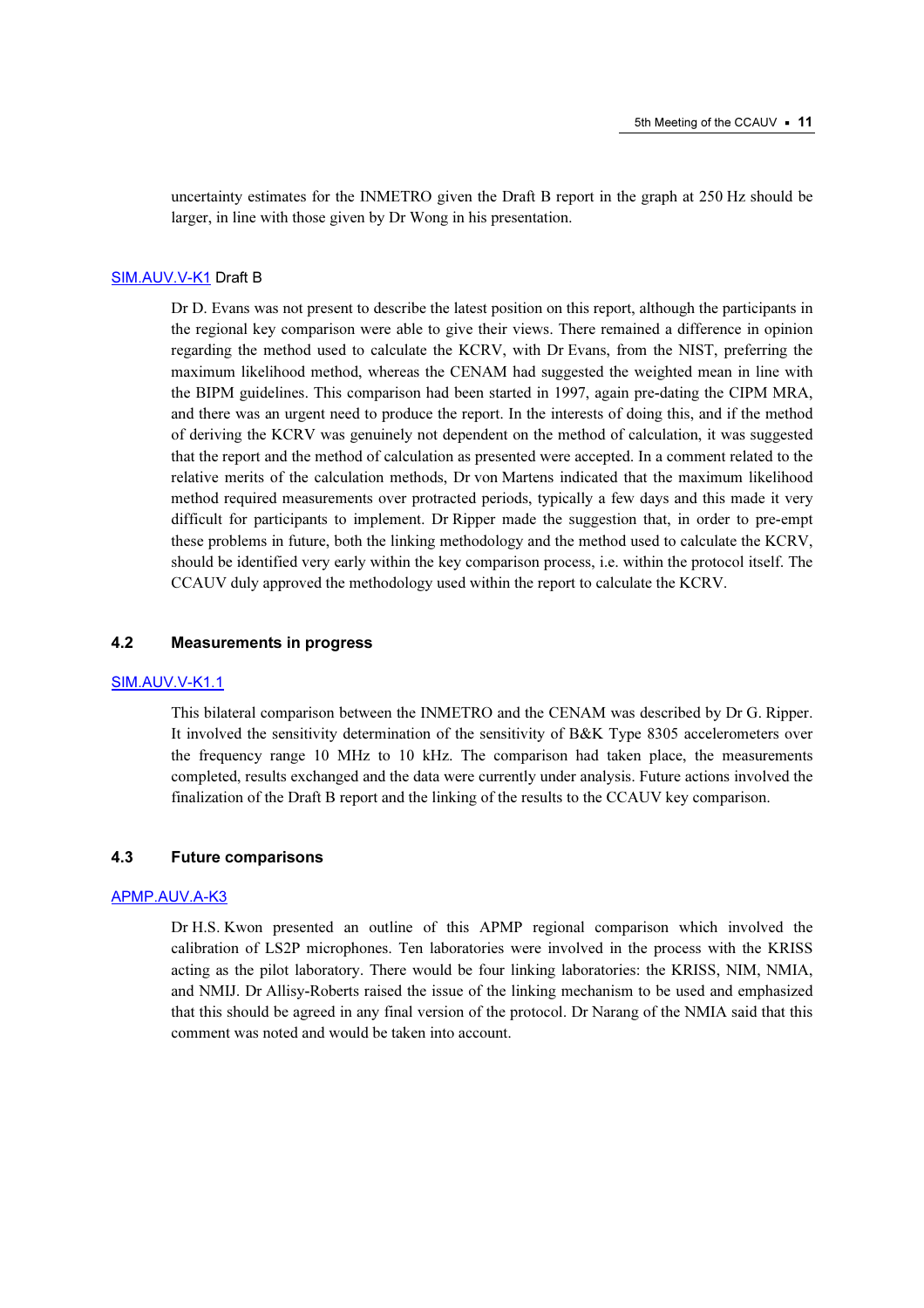#### 12 • 5th Meeting of the CCAUV

# [COOMET.AUV.V-K1](http://kcdb.bipm.org/appendixB/KCDB_ApB_info.asp?cmp_idy=700&cmp_cod=COOMET.AUV.V-K1&prov=exalead)

Dr A. Enyakov gave the current status of preparation for this COOMET key comparison in the area of vibration using pure sinusoidal excitation over the frequency range from 20 Hz to 5 kHz. There were four participants, the BelGIM, DNDI, GUM and the VNIIFTRI. The draft technical protocol was currently being considered.

# [EUROMET.AUV.V-K1.1](http://kcdb.bipm.org/appendixB/KCDB_ApB_info.asp?cmp_idy=779&cmp_cod=EUROMET.AUV.V-K1.1&prov=exalead)

Dr T. Bruns described the technical protocol for this EUROMET regional comparison related to vibration. Five European laboratories were involved, the BEV, INETI, LNE, NCM (Bulgaria), and the PTB. The comparison had been agreed as EUROMET Project 987. The key comparison involved the calibration of two accelerometer artefacts, using pure sinusoidal excitation, over the frequency range 40 Hz to 5 kHz. Participants would be asked to provide the magnitude of the complex sensitivity. Dr Bruns outlined the schedule and the measurement period was now over, having been completed in September 2006. The technical protocol was approved by the CCAUV.

# 5 SUPPLEMENTARY COMPARISONS: PROGRESS AND REPORTS

#### [SIM.AUV.A-S1](http://kcdb.bipm.org/appendixB/KCDB_ApB_info.asp?cmp_idy=451&cmp_cod=SIM.AUV.A-S1&prov=exalead)

Dr G. Ripper indicated that the pilot laboratory, the CENAM, was currently working on the Draft B report.

# 6 DEVELOPMENTS

#### $6.1$ AUV metrology for materials: CIPM Working Group

Dr J. Valdés introduced this new item to the agenda. Metrology, he explained, is the science of measurement whatever the measurement uncertainty and field of application, and the BIPM CCs had traditionally confined their activities and attention to issues such as the means of realization of the primary quantities and calibrations. In contrast, testing was sometimes seen as a lower grade activity, with increased uncertainties. Dr Valdés argued that this should not be the case and that metrology and testing should be seen as intimately linked. One example lay in the type testing approval of metrological instruments. His basic hypothesis to the CC was that the activities of the CC should not be restricted to key comparisons and calibration, but should be widened to encompass AUV testing activities, for example, the testing of materials. He invited comments from the CC as to their views.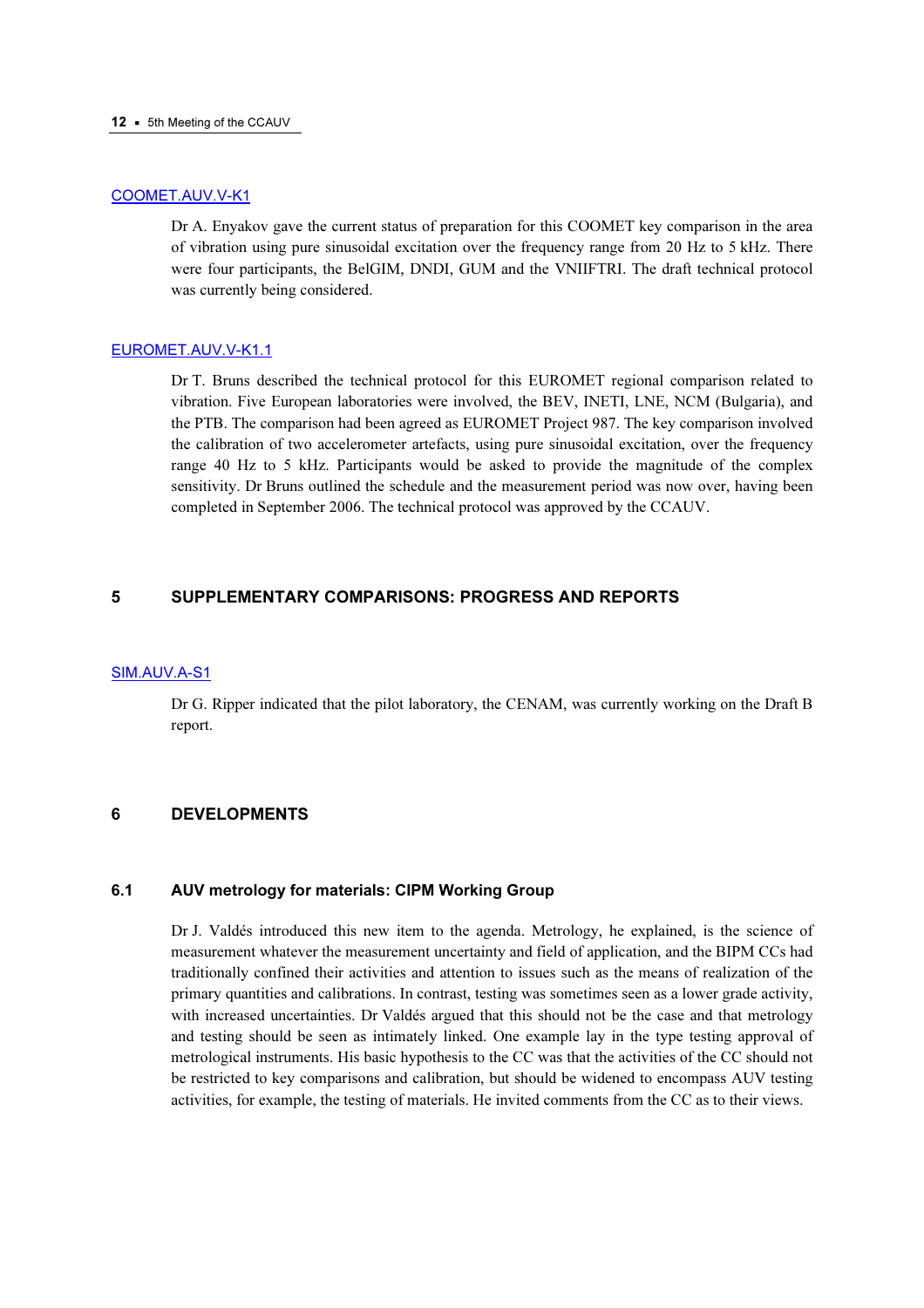However, before widening the discussion, Professor Wallard provided some background to the issue. It had been suggested by Dr Seton Bennett of NPL that a CC responsible for materials should be established, and the CIPM had approved the setting up of an *ad hoc* group. It was not entirely clear whether there was a requirement for such a group to become a CC, as it could be argued that the activities concerning materials could be best dealt with within the relevant CCs. For this reason, the ad hoc group was given a life-time of two years, after which the recommendations for the future were to be made to the CIPM (in 2007).

Several members of the CC described their NMI's activities in the area of materials testing. Mr S. Robinson described the techniques to determine the acoustic properties of panel materials used at sonar frequencies in underwater acoustics at the NPL. Dr B. Zeqiri (NPL) described the measurements applied in the area of ultrasound for characterization of the acoustic properties of tissue-like and acoustic absorbing materials. Dr Bruns described work at the PTB on the dynamic influences on force transducers and the traceable dynamic calibration of force transducers. This is with the aim to improve measurement accuracy in safety and materials testing.

Dr S. Echeverria-Villagomez cited issues that the CENAM had encountered in the automotive industry, related to the visco-elastic properties of materials. Differences demonstrated between laboratories had a real economic impact, and he felt that the activity within the Consultative Committee should reside where the key technical expertise resided, i.e. where the knowledge of acoustics etc. existed. Dr Usuda (NMIJ) felt that testing and metrology should be merged, and he mentioned the determination of engineering properties such as Young's modulus.

Dr Valdés asked the CC members to provide their written views to the BIPM, as well as to Dr Seton Bennett, so that they can be taken into account during the decisions to be made in 2007. The CCAUV was not the only CC affected. Professor Wallard gave the examples of the CCEM, CCM, CCT, with the technical fields of thermometry, radiometry and photometry and there was already some overlap between work areas.

# 6.2 Status of national standards

#### PTB ([CCAUV/06-02](https://www.bipm.org/cc/CCAUV/Allowed/5/CCAUV06-02.pdf))

Dr C. Koch described a few of the key activities at the PTB in two main areas. The first related to air-borne ultrasound, with the free-field calibration of ¼" microphones. The justification behind this work was that, despite a growing number of applications at these high frequencies  $\leq 20$  kHz), there were currently no limits on exposure and no measurement standards in place. Dr Koch described work involving extending the reciprocity calibration method up to higher frequencies. Uncertainties in the calibration of microphones were 0.2 dB at 40 kHz and 0.4 dB at 160 kHz, with Type B uncertainty components being: voltage measurement, cross-talk, standing-waves, acoustic centre determination and environmental conditions. The calibrations, in particular, the dependence on distance, had demonstrated that the free-field room performed reasonably at the frequencies of interest.

The second work area involved the construction of a new membrane hydrophone manufactured from 9 micron pvdf whose active element diameter was 200 µm. The thickness resonance of the device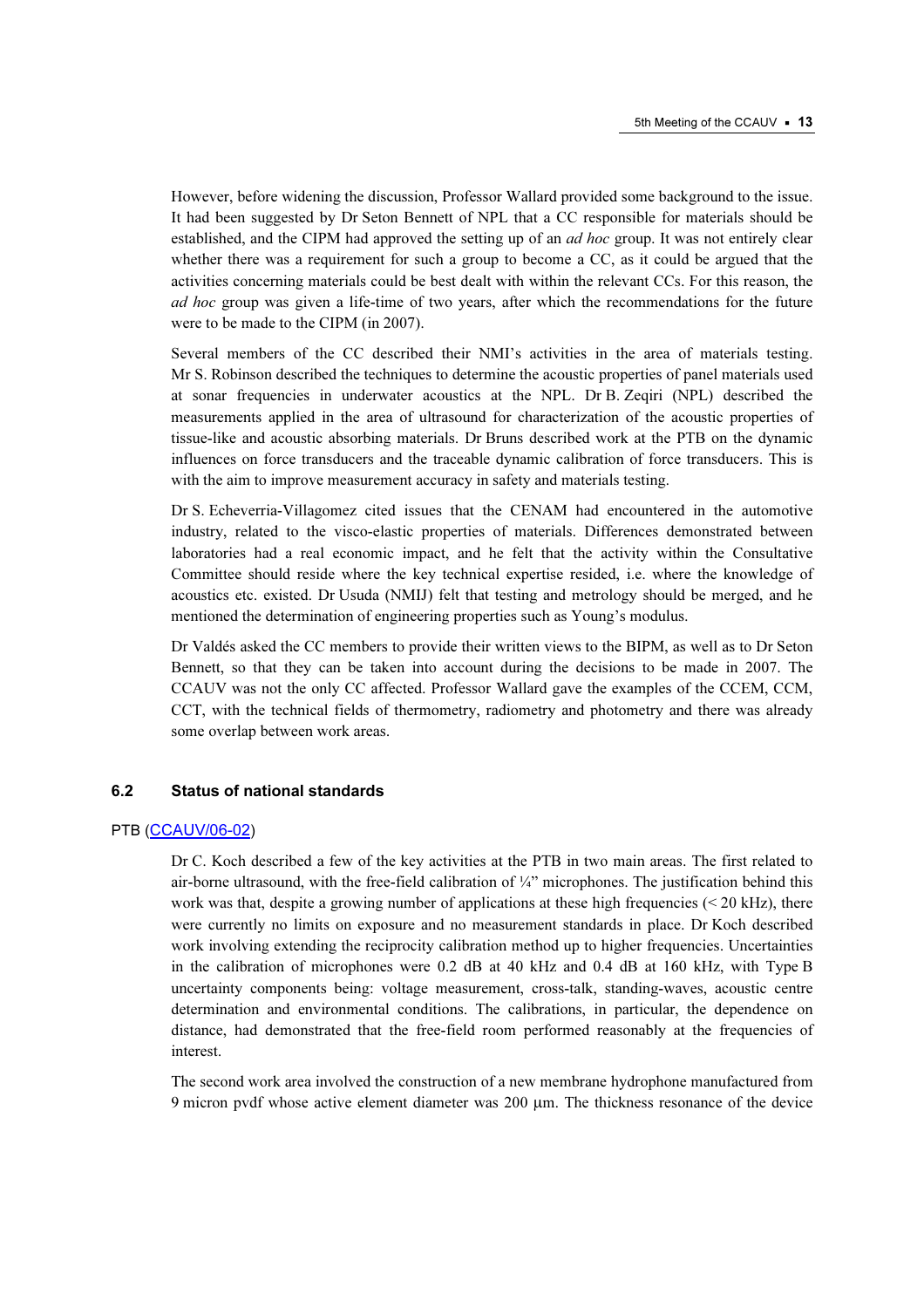was 105 MHz, and the electrode structure included a guard-ring to improve signal-to-noise. The noise-equivalent pressure was 11 kPa, or 560 Pa (with 200 averages), determined with a bandwidth of 250 MHz. Dr Koch showed calibration results up to 140 MHz. These hydrophones had not been manufactured for commercial purposes, but could be ideal candidates for key comparisons.

Within the vibration area, there was work at the PTB, undertaken in collaboration with the relevant department working on dc and low frequency, on extending the traceable calibration of voltage standards used for accelerometer calibration down to 0.1 Hz.

#### VNIIFTRI ([CCAUV/06-04](https://www.bipm.org/cc/CCAUV/Allowed/5/CCAUV06-04.pdf))

Dr A. Isaev gave a presentation entitled "Modern measurement techniques in the Russian underwater acoustics standards". In particular, he described the activities and responsibilities of the State Metrological Institute for Underwater Acoustics Measurements (GMIGI) which is one of the major departments of the VNIIFTRI. Dr Isaev described the range of primary methods of hydrophone calibration providing coverage in the frequency range 0.01 Hz to 1 MHz. Improvement in standards related to the application of new technologies in the development of instruments for precise measurements of pressure in closed couplers, and in using the information on acoustic field amplitude and phase distribution in free-field measurements. He gave an example of improved uncertainty in free-field hydrophone calibration which related correcting for the effects of scattering from the mount and body of the hydrophone.

#### CSIR-NML (CCAUV/06-07)

[Mr I. Veldman provided a repor](https://www.bipm.org/cc/CCAUV/Allowed/5/CCAUV06-07.pdf)t of developments at the CSIR-NML since the last CC meeting. This related to activities in the area of accreditation, where the A and V Laboratory had successfully negotiated its full re-assessment by the South African National Accreditation System (SANAS), with the NMI of Taiwan (ITRI) providing the external technical assessor. The scope of accreditation was extended in both the acoustics and vibration areas. In what Mr Veldman called an exciting development, the laboratory was in the process of developing sound intensity standards. In the area of vibration, the laser interferometric systems, based on ISO 16063-11 Method 3, have been successfully implemented over the frequency range 10 Hz to 10 kHz. Directly from this, new CMCs have been submitted and indeed accepted for inclusion in the KCDB Appendix C database.

#### NIM (CCAUV/06-08)

[The rapid developments](https://www.bipm.org/cc/CCAUV/Allowed/5/CCAUV06-08.pdf) in China in the area of vibration metrology were described in detail by Mr Q. Sun. He sub-divided the scientific research in support of this development into three frequency bands: low, medium and high. Various laser interferometric technologies (homodyne and heterodyne) and two main primary calibration methods (phase demodulation and frequency demodulation) have been applied to the determination of the complex sensitivity of transducers. Detailed work in the three frequency ranges was described: low frequency vibration from 0.1 Hz to 120 Hz; medium frequency from 10 Hz to 10 kHz and high frequency from 2 kHz to 20 kHz. These developments have been instrumental in enabling the NIM to propose a comparison with the PTB,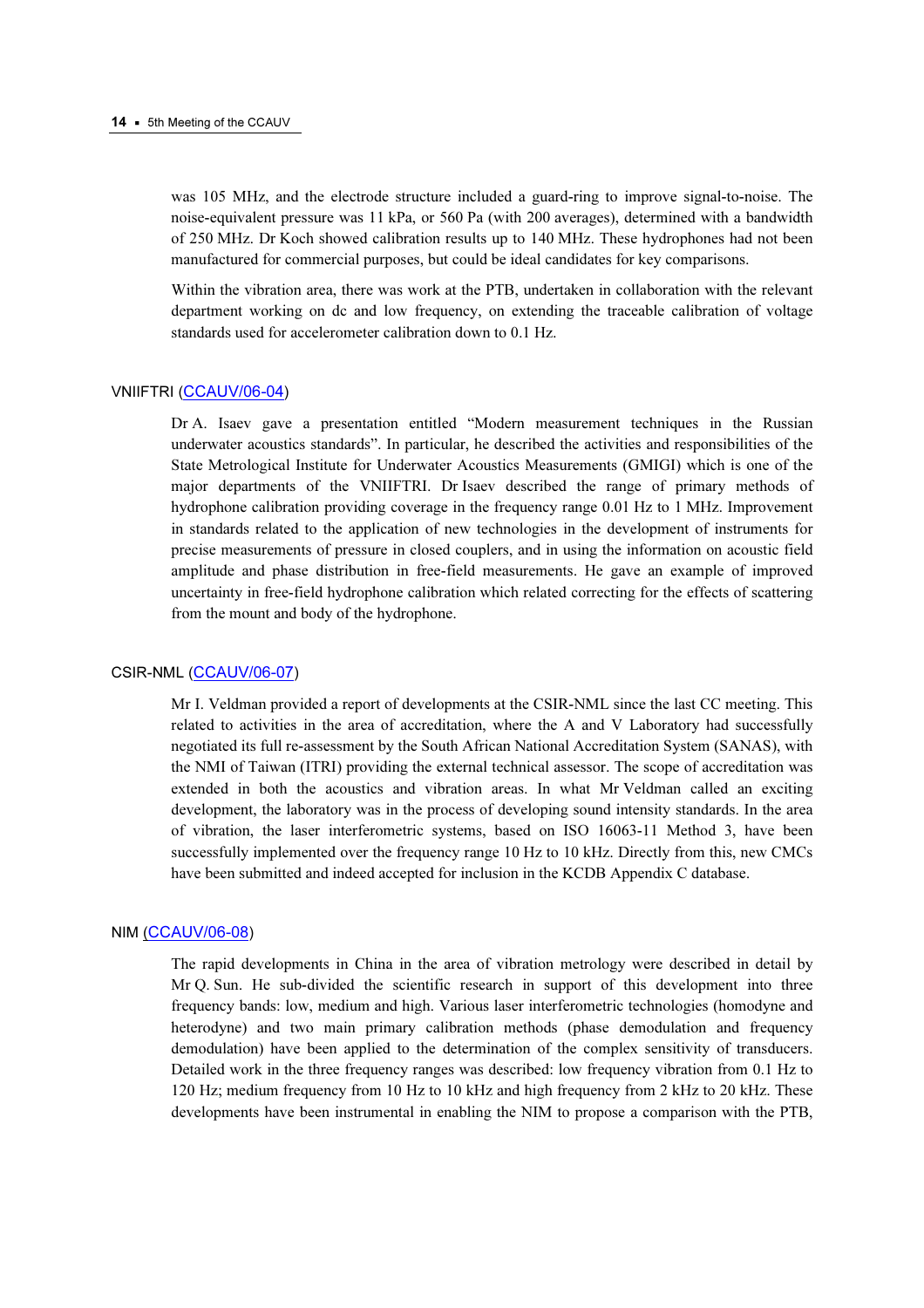the INMETRO and the NPLI over the frequency range 10 Hz to 10  $kHz<sup>1</sup>$ . In March 2005, Dr Suh (KRISS) conducted a successful peer review of the vibration and shock work at the NIM. The NIM CMCs in vibration have been submitted to the secretariat of APMP.

# DPLA (CCAUV/06-14)

[Professor K. Rasmussen](https://www.bipm.org/cc/CCAUV/Allowed/5/CCAUV06-14.pdf) described the organization of the activities of the Danish Primary Laboratory of Acoustics (DPLA). In particular, he informed the CC of the organizational changes which occurred in January 2006 and that saw the responsibilities of one of the partners, Oersted Institute, Acoustic Technology transferred to the Danish Fundamental Metrology (DFM). Simultaneously, the DFM became a limited company owned by the Technical University of Denmark. The DPLA maintains and disseminates basic field quantities for acoustics in gases and solids. Its focus is on primary calibration, or, sometimes, comparison calibrations where the measurements are unique or the number of customers is too small for the work to be commercially viable for secondary laboratories. Routine secondary calibrations, along with performance testing of acoustical measuring instruments, are undertaken by Danish accredited laboratories. Professor Rasmussen described an impending development: the offering of an accredited free-field calibration service to customers of LS1 and LS2 microphones. Current research activities involved an investigation of diffuse field calibrations of measurement microphones.

# INETI ([CCAUV/06-17](https://www.bipm.org/cc/CCAUV/Allowed/5/CCAUV06-17.pdf))

As this was the first meeting of the CCAUV attended by Dr M. Nunes (INETI), he described a little of the history behind the organization of the INETI, where activity in the area of vibration was a little over 30 years old. The INETI was first invited to take part in the Vibration Working Group meeting in Berlin (March 1999), but demonstration of its capabilities was established with the participation of the laboratory [in the EUROMET.AUV.V-K1 co](http://kcdb.bipm.org/appendixB/KCDB_ApB_info.asp?cmp_idy=445&cmp_cod=EUROMET.AUV.V-K1&prov=exalead)mparison. In September 2006, it was planned that the relevant entries on the CMC database would be completed. Dr Nunes described the interferometric systems used by the INETI, with homodyne and heterodyne interferometric systems providing capabilities at low and high frequencies respectively. In contrast, in the area of airborne acoustics, the INETI's capabilities are still being developed. It is planned that a primary method of microphone calibration will be established in 2007, with supporting procurement having already been started.

# LNE ([CCAUV/06-18](https://www.bipm.org/cc/CCAUV/Allowed/5/CCAUV06-18.pdf))

-

Dr M. Lecollinet described the structural changes which had taken place in the organization of French metrology. Previously, this was the responsibility of the Bureau National de Métrologie (BNM) which comprised a group of primary laboratories and other associated laboratories. In January 2005, the French Government transferred these metrological responsibilities to a body

<sup>&</sup>lt;sup>1</sup> This comparison was subsequently approved by the CCAUV as an extension to [the CCAUV.V-K1 co](http://kcdb.bipm.org/appendixB/KCDB_ApB_info.asp?cmp_idy=429&cmp_cod=CCAUV.V-K1&prov=exalead)mparison, namely CCAUV.V-K1.1.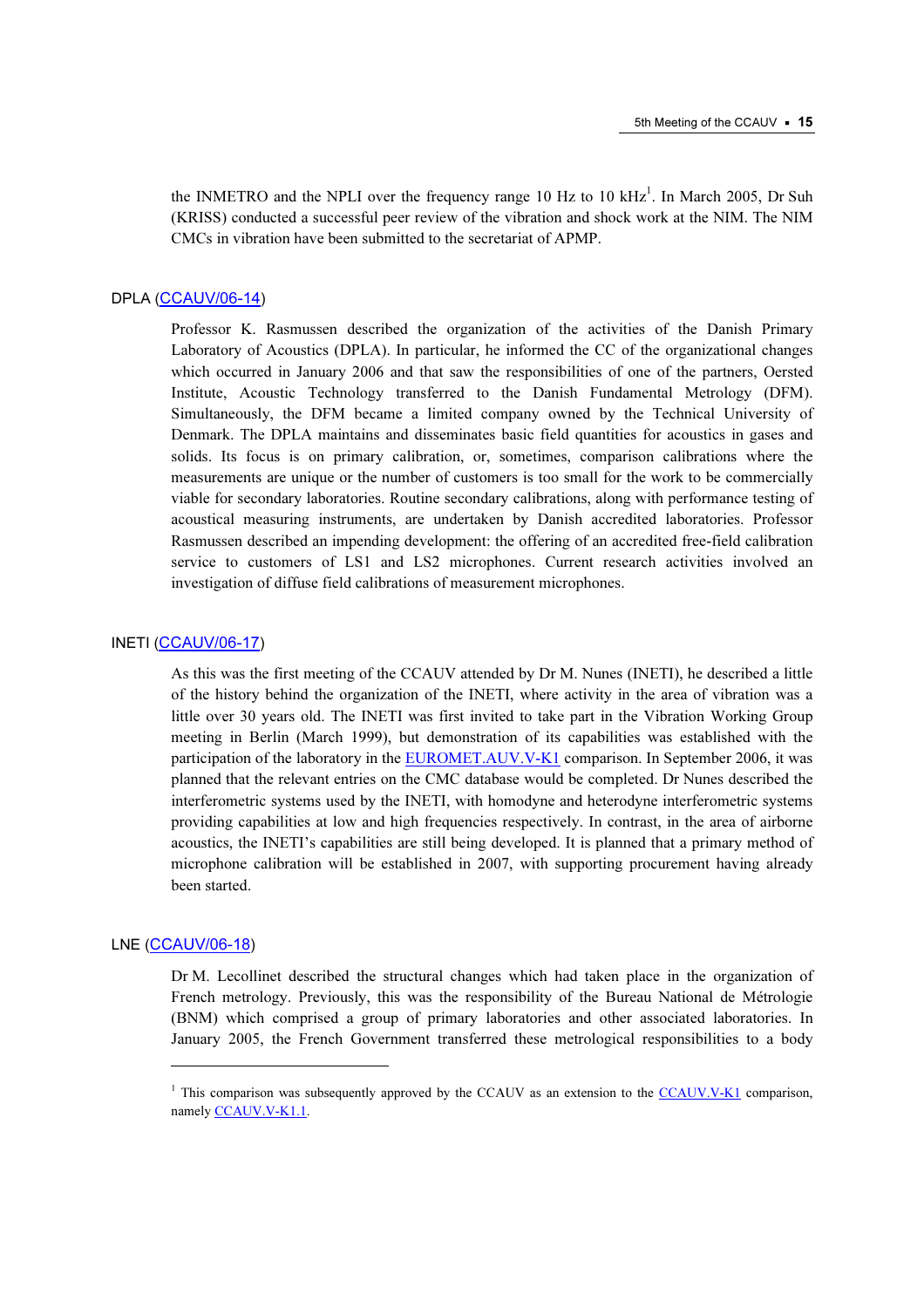renamed the Laboratoire National de Métrologie et d'Essais (LNE). At the same time, an advisory committee (Comité National de Métrologie) was created to provide guidance to the LNE on metrology. Since 2002, the LNE has been involved in the field of acoustical metrology, with the major elements of its work being the improvement of the uncertainty of microphone calibrations and the development of methods of measuring the acoustical impedance of elements such as the capillary ducts built into the artificial ear. There has also been a re-structuring in the way accelerometry standards are provided within France. From 1974, CEA-CESTA had been the reference laboratory, but in 2005 it took a decision to cease this activity. The LNE has taken over this function, installing a new laboratory at its site at Trappes. The move has been made, with accelerometers having been calibrated on the old and new sites. The facilities at the LNE have subsequently been accredited by COFRAC. As a consequence of this change, the CEA-CESTA CMC has been deleted from the KCDB. The EUROMET Project 897 involved a comparison in the vibration area and this will be used to support CMCs re-proposed by the LNE in 2007.

#### NMIA (CCAUV/06-20)

[Dr P. Narang described the sta](https://www.bipm.org/cc/CCAUV/Allowed/5/CCAUV06-20.pdf)tus of standards in the area of acoustics, ultrasound and vibration at the NMIA. In the 1980's, a three-port coupler reciprocity system was established for the calibration of 1″ and ½″ microphones at 250 Hz, 500 Hz and 1000 Hz. More recently, a two-port reciprocity calibration system, based on a B&K type 5998 and various other equipment, has been commissioned, allowing the calibration of LS1 and LS2 microphones with a best expanded calibration uncertainty of 0.04 dB. To replace the B&K supplied couplers, four plane-wave couplers have been built by the NMIA Workshops and characterised by the length group. The NMIA possesses a small anechoic chamber. In order to demonstrate traceability of free-field calibrations performed at the NMIA, a new B&K LS2P microphone was purchased, with a request made to supply values for a free-calibration carried out at the DPLA. Calibrations at the NMIA using the two-port reciprocity calibration system, were used to derive free-field correction for the microphone. In response to an enquiry from Dr Valdés, Dr Narang indicated that the volume of the NMIA freefield chamber was less than 50  $m^3$ .

#### NMIJ ([CCAUV/06-21](https://www.bipm.org/cc/CCAUV/Allowed/5/CCAUV06-21.pdf))

Dr T. Kikuchi described the status of national standards and research activities for the NMIJ, covering the areas of acoustics and ultrasound. Within the field of acoustics, the NMIJ had developed calibration systems for realization of the acoustic pascal. These were: primary pressure calibration of LS1P and LS2P microphones using reciprocity (CMCs now ready); primary free-field calibration of LS1P and LS2P microphones using reciprocity and comparison calibration of working standard microphones using an anechoic chamber. New standards were being developed, involved calibration of microphones at low frequencies (using a laser pistonphone), covering the range 1 Hz to 100 Hz, and high frequencies (using reciprocity in an anechoic chamber), covering the frequency range 20 kHz to 100 kHz. Dr R. Barham asked what devices would be used at these elevated frequencies, and Dr Kikuchi replied that they would be ¼″ microphones.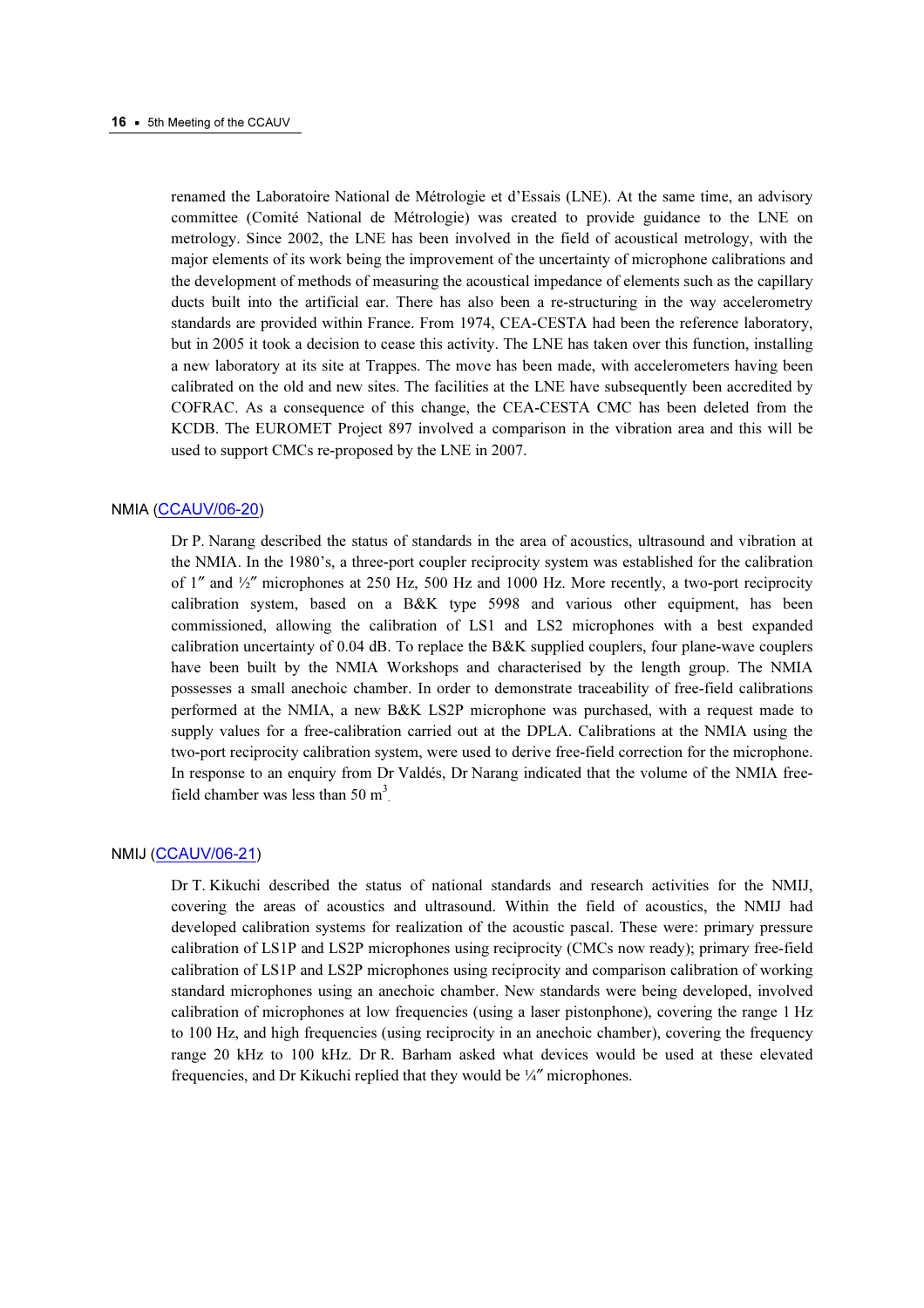Dr Kikuchi went on to describe progress made in the area of ultrasound, where calibration services for hydrophone sensitivity and ultrasound power began in 2006. The primary calibration method for membrane hydrophones was based on optical interferometry and covered the frequency range 0.5 MHz to 20 MHz, although there were plans to extend this range from to 0.1 MHz to 40 MHz within a couple of years. Typical expanded uncertainties were given of their present capability. Dr C. Koch asked how the frequency response of the photodiode had been calibrated, and Dr Kikuchi indicated that a new method had been developed and he identified a reference for this within the NMIJ report. The primary standard for power is based on radiation force, and the existing capability lies in the frequency range 0.5 MHz to 20 MHz with powers between 1 mW and 500 mW. Dr Kikuchi outlined NMIJ's future programme in ultrasound which included measurements for HIFU systems and cavitation detection. He described an "Ultrasound Club" run by the NMIJ which met once or twice a year and provided a forum for discussing developments and requirements of industry.

Dr T. Usuda described the NMIJ activities in the area of vibration, with four calibration systems having been developed covering the frequency range 0.1 Hz to 10 kHz. Their CMCs had been published for calibrations within the intermediate frequency range, covering 1 Hz to 5 kHz. The various systems were described, particularly the high and low frequency systems. The former is based on a combination of a Michelson laser interferometer for the fringe-counting method (in compliance with ISO-16063-11) and an electrodynamic vibrator with airborne slider. The high frequency system is based on a homodyne Michelson laser interferometer and an electrodynamic vibrator with airborne slider; vibrator motion being in the vertical direction. In order to increase the resolution of the laser interferometer, the NMIJ has developed a modified Michelson interferometer with a multiple optical path which can be applied using the sine-approximation method. Both these new systems which have allowed an extension in the frequency range will underpin the calibration services launched in 2006. The NMIJ also plans to develop a shock acceleration calibration facility.

# NPL ([CCAUV/06-22](https://www.bipm.org/cc/CCAUV/Allowed/5/CCAUV06-22.pdf))

Dr R. Barham presented highlights from the NPL's research activities in airborne acoustics which included: the development of the laser pistonphone and its use in [the CCAUV.A-K2 co](http://kcdb.bipm.org/appendixB/KCDB_ApB_info.asp?cmp_idy=421&cmp_cod=CCAUV.A-K2&prov=exalead)mparison; progress made within a project to evaluate the properties of free-field rooms and the initiation of work within ISO on this topic; research to establish a measurement method for artificial ear impedance and collaborative work within the EUROMET to provide normative data for the IEC and research for determining the impulse response of artificial ears. Dr Barham provided an update on an NPL project to develop a new generation of measuring instruments based on MEMS and wireless technology. Starting with the rationale that many present measurement problems related to noise can be solved with distributed measurements using low-cost sensors, the presentation described results of acoustical and environmental testing of early prototype devices, whose sensitivity was the order of 100 mV  $Pa^{-1}$ . The importance of industrial involvement in the project was also highlighted. In response to a question from Dr Valdés, Dr Barham outlined the NPL's current thinking on the strategy behind the way in which the MEMS microphone development will be taken forward.

Mr S. Robinson gave a presentation describing some of the current research areas in underwater acoustical metrology at NPL. These included the use of optical techniques to provide an absolute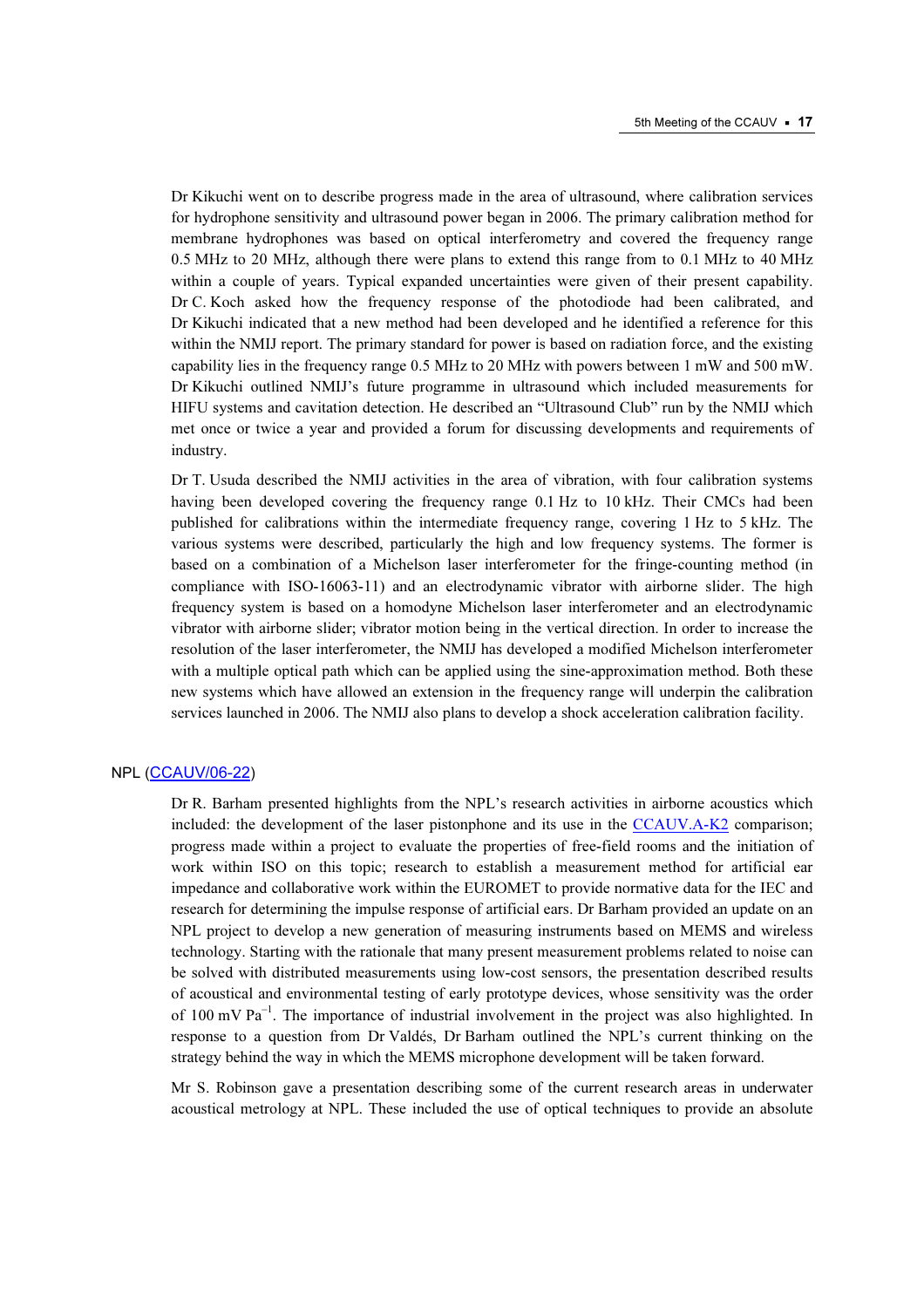calibration of a hydrophone, and also to make non-invasive measurements of the field generated by sonar transducers operating at hundreds of kHz, by either scanning the transducer surface or implementing optical tomographic techniques. Mr Robinson also described the work to develop standards for measurement of underwater acoustics noise in support of marine environmental impact assessment.

Recent developments in the area of ultrasound metrology were described by Dr B. Zeqiri. A major highlight of the previous year was the rapid and efficient move of their facilities into the new NPL laboratories. The NPL is currently going through a process of evaluating a range of commercially available ultrasonic hydrophones in terms of a number of key performance properties. This is being undertaken in order to secure the long-term provision of the measurement services it provides, which are underpinned by Marconi devices which are no longer available. Significant progress has been made in the development of power measurement methods for HIFU fields, with a new buoyancy method allowing powers in excess of 300 W to be measured. A project which involved the industrial trialling of a cavitation sensor for high power industrial ultrasonic fields was also described. Dr Enyakov asked what hydrophones were used to characterize lithotripter fields. Dr Zeqiri replied that NPL has used membrane and needle-type hydrophones, but for application by the clinical user to test the effectiveness of operation of the lithotripter, a more direct erosion test, involving chalk or similar substance, was more appropriate.

# KRISS (CCAUV/06-23)

[Dr W.S. Cheung describ](https://www.bipm.org/cc/CCAUV/Allowed/5/CCAUV06-23.pdf)ed recent activities at the KRISS in the area of acoustics, ultrasound and vibration. The 5th APMP TCAUV meeting had been held on Jeju Island, where the KRISS played host to 22 countries with approximately 300 registered members of the APMP. In the area of acoustics, the free-field determination of microphone sensitivity could be determined in the frequency range 1 Hz to 20 kHz, with calibration uncertainties in the range 0.06 dB to 0.2 dB. Present research focussed on methods of cross-talk reduction and determination of the acoustic centre. The KRISS is the pilot laboratory for the APMP.AUV.A-K3 comparison, involving 10 countries (see Section 4.3). Capability in the ultrasound area related to the measurement of power, and the existing range of CMCs were described, with uncertainties of 4 % to 12 % being specified for power in the range 10 mW to 20 W and frequencies up to 15 MHz. An informal bilateral ultrasound power comparison had been completed between the KRISS and the NIMJ in December 2005. In the field of vibration, research in the area of linear acceleration focussed on an extension of the frequency range to 20 kHz, and an investigation of the feasibility of using a PZT exciter. Activities in the area of angular motion, including a new primary calibration system, and the measurement of linear shock, were described in detail.

# INRIM ([CCAUV/06-24](https://www.bipm.org/cc/CCAUV/Allowed/5/CCAUV06-24.pdf))

Dr C. Guglielmone described the formation of the Istituto Nazionale di Ricerca Metrologica (INRIM), which is the result of the merging of two Italian metrology institutes (IMGC-CNR and IEN). The new organization began operation in January 2006. Dr Guglielmone described work being undertaken in the Acoustics and Ultrasound Division. Activity in the area of vibration is currently in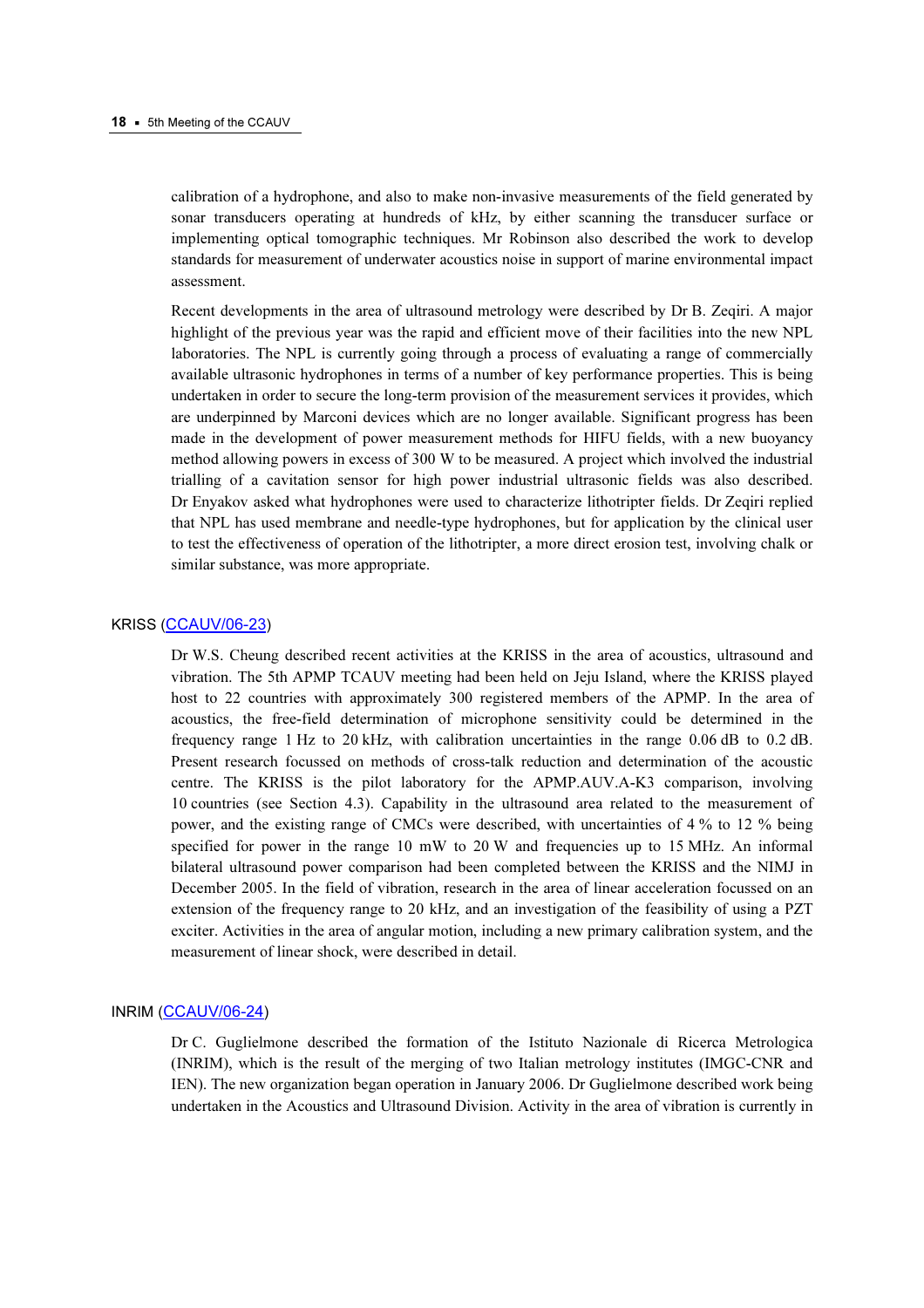the process of being reorganized. Several fundamental areas of research were described: measurement of the Boltzmann constant, measurement of speed of sound in liquids, the effects of cavitation and sonoluminescence with regard to chemical reactions and the comparison calibration of microphones in hemi-anechoic environments. Within the airborne sound arena, present INRIM activities deal primarily with improvements in the reciprocity method for primary calibration of laboratory standard microphones. Recent developments include an improved environmental control and measurement of the electrical transfer function. Dr Guglielmone described the network of accredited laboratories which take their traceability from the INRIM. Within the ultrasound area, CMCs related to power measurement had been submitted to the EUROMET for regional evaluation, supported by a bilateral comparison with the PTB. Early calibrations of ultrasonic watt meters have been carried out for users.

# METAS (CCAUV/06-25)

[Dr C. Hof described the a](https://www.bipm.org/cc/CCAUV/Allowed/5/CCAUV06-25.pdf)ctivities in the area of acoustics and vibration, at the Swiss Federal Office of Metrology (METAS), where the laboratory of acoustics, which has been active for several decades, has two permanent staff. Due to the implementation of new legislation, the present activity lay mainly in the area of vibration, where METAS has responsibility for ensuring reliable measurements of vibration in buildings. Dr Hof gave an outline of the number of primary level calibrations undertaken by METAS, and the network of five verification laboratories it supports. Due to limited resources, and the concentration of this effort on supplying services for industry, the research activities have been limited. METAS successfully took part in the key comparison [EUROMET.AUV.V-K1, w](http://kcdb.bipm.org/appendixB/KCDB_ApB_info.asp?cmp_idy=445&cmp_cod=EUROMET.AUV.V-K1&prov=exalead)hich has underpinned their CMC entries.

# BEV ([CCAUV/06-26](https://www.bipm.org/cc/CCAUV/Allowed/5/CCAUV06-26.pdf))

Dr M. Sinojmeri described the legislative changes which had taken place within Austria, which allowed private bodies to be accredited for carrying out the tests which verify measurement devices. This had started in the area of acoustics and vibration, and would eventually mean that the BEV would be able to concentrate on standardization and research activities. Dr Sinojmeri provided information to the CC on progress in primary methods of microphone calibration, and in the provision of vibration standards using a laser technique at the BEV. She also summarized the position on the BEV participation in key comparisons and its CMC entries. Research activities involved low frequency vibration standards and an investigation of the use of laser techniques for primary acoustical standard calibration methods. In response to a question from Dr Barham, Dr Sinojmeri, described the background and aims behind her reference to laser techniques as being an area of future research interest. This relates to both free-field techniques and the development of a laser pistonphone.

# INMETRO ([CCAUV/06-27](https://www.bipm.org/cc/CCAUV/Allowed/5/CCAUV06-27.pdf))

Dr G. Ripper described the structure of the Acoustics and Vibration Metrology Division (DIAVI) of the INMETRO. Activities started in 1984, and the organizational structure is such that there are three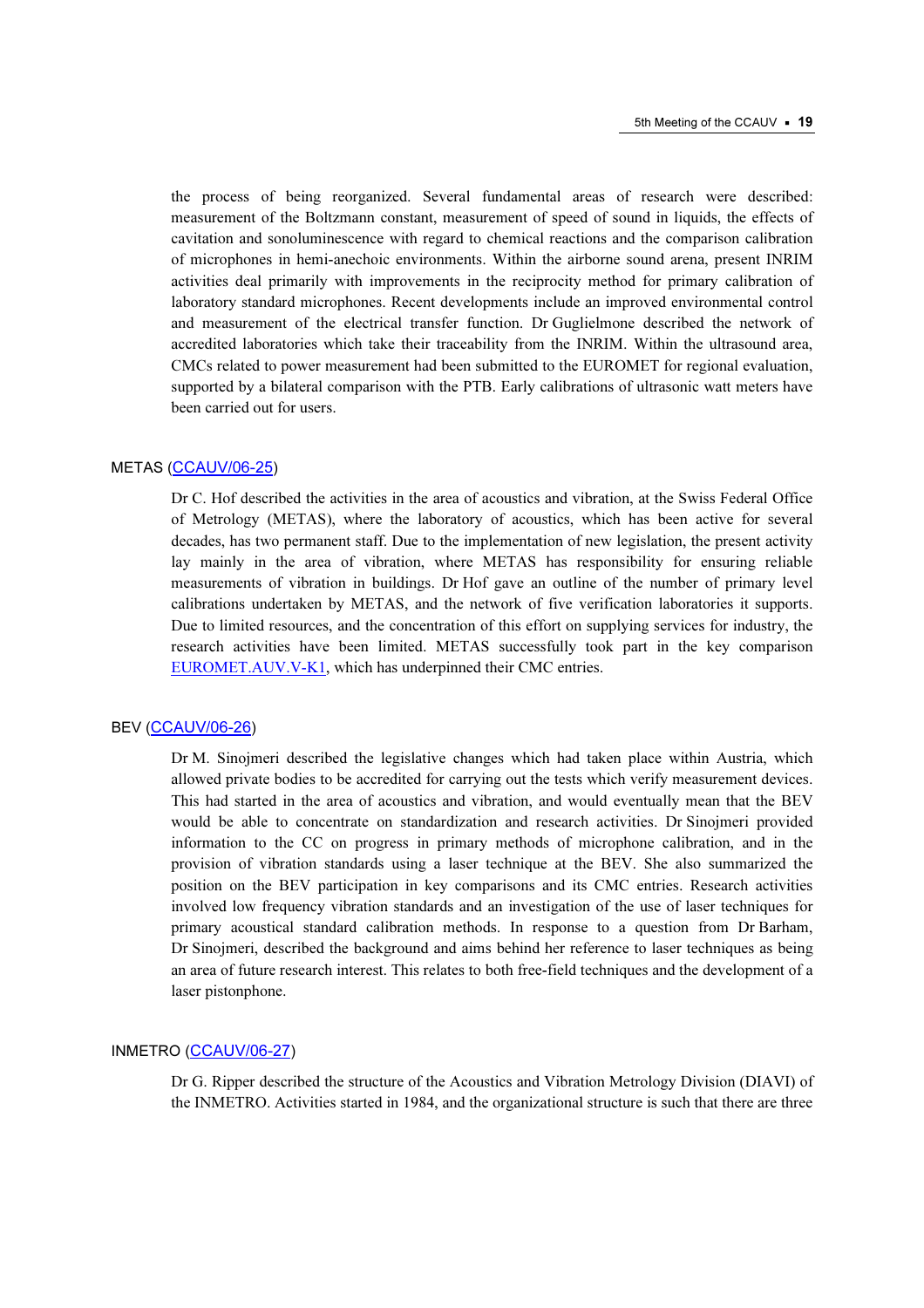distinct laboratories: the Electroacoustics Laboratory (LAETA), the Vibration Laboratory (LAVIB) and the Acoustics Testing Laboratory (LAENA). A fourth laboratory, the Ultrasound Laboratory (LABUS), is newly developed, and is expected to be operational in 2007. Facilities and capabilities of each of the laboratories along with the rationale behind their work, were described in detail by Dr Ripper. One interesting area of work was the assessment of the acoustic performance of classrooms, essentially to establish speech intelligibility. This related to the poor design of schools, and consequent poor acoustic performance. Dr Wong commented that there was an ANSI standard related to the design of schools. Future research in the area of vibration would address the development of a primary system for shock calibration.

# CENAM ([CCAUV/06-31](https://www.bipm.org/cc/CCAUV/Allowed/5/CCAUV06-31.pdf))

Dr G. Silva-Pineda described the structure of the Acoustics and Vibration Division of the CENAM, giving the breakdown of resource in each of the three technical areas. In the vibration area, the measurement capabilities for accelerometers were the subject of a peer review undertaken by Dr von Martens. Recent developments included the development of a low frequency system (2 Hz to 50 Hz). In September 2005, the shock calibration system was officially declared as a national standard. Another measurement service being developed was one to measure energy, and a system to calibrate optical velocity transducers is currently under development, whose requirement comes mainly from the automotive industry. In the ultrasound area, there has been an interest in developing calibration methods for hydrophones, with comparisons and reciprocity methods having been successfully implemented. Currently, the frequency range is  $10 \text{ kHz}$  to  $100 \text{ kHz}$ , although work is under way to extend this down to 3 kHz. One initiative being taken is the formation of an Ibero-American network for medical ultrasound metrology. A first meeting of the group was due to be held shortly after the CC meeting, but its aim is to develop a more robust measurement infrastructure to ensure patient safety. It was pointed out that the FDA had recalled a number of faulty medical ultrasound devices which were deemed to be a risk to patients. The building of a free-field chamber at the CENAM represented a key development in the area of acoustics. Also, the free-field reciprocity calibration of condenser microphones has been developed, and is being considered for implementation as a national standard. The working frequency range is 3 kHz to 20 kHz. Work in the acoustics area was the subject of peer-review by Professor K. Rasmussen and an update of the KCDB Appendix C measurement capabilities is currently in progress.

#### GUM (CCAUV/06-39)

[Dr M. Szelag provid](https://www.bipm.org/cc/CCAUV/Allowed/5/CCAUV06-39.pdf)ed a detailed description of the current state of activities within the areas of vibration and acoustics within Poland. The Central Office of Measures (GUM) was being restructured to include the Acoustics and Vibration Laboratory as part of the testing laboratories but this had not changed the activity of the laboratory. A major development had seen the accreditation of the Acoustics and Vibration Laboratories by the Polish Centre of Accreditation, using the technical expertise of assessors from the NPL (Acoustics) and the PTB (Vibration). Dr Szelag described the services which had been submitted for accreditation. She also gave figures for the number of calibrations carried out, both primary, and for end users, in the two technical areas. One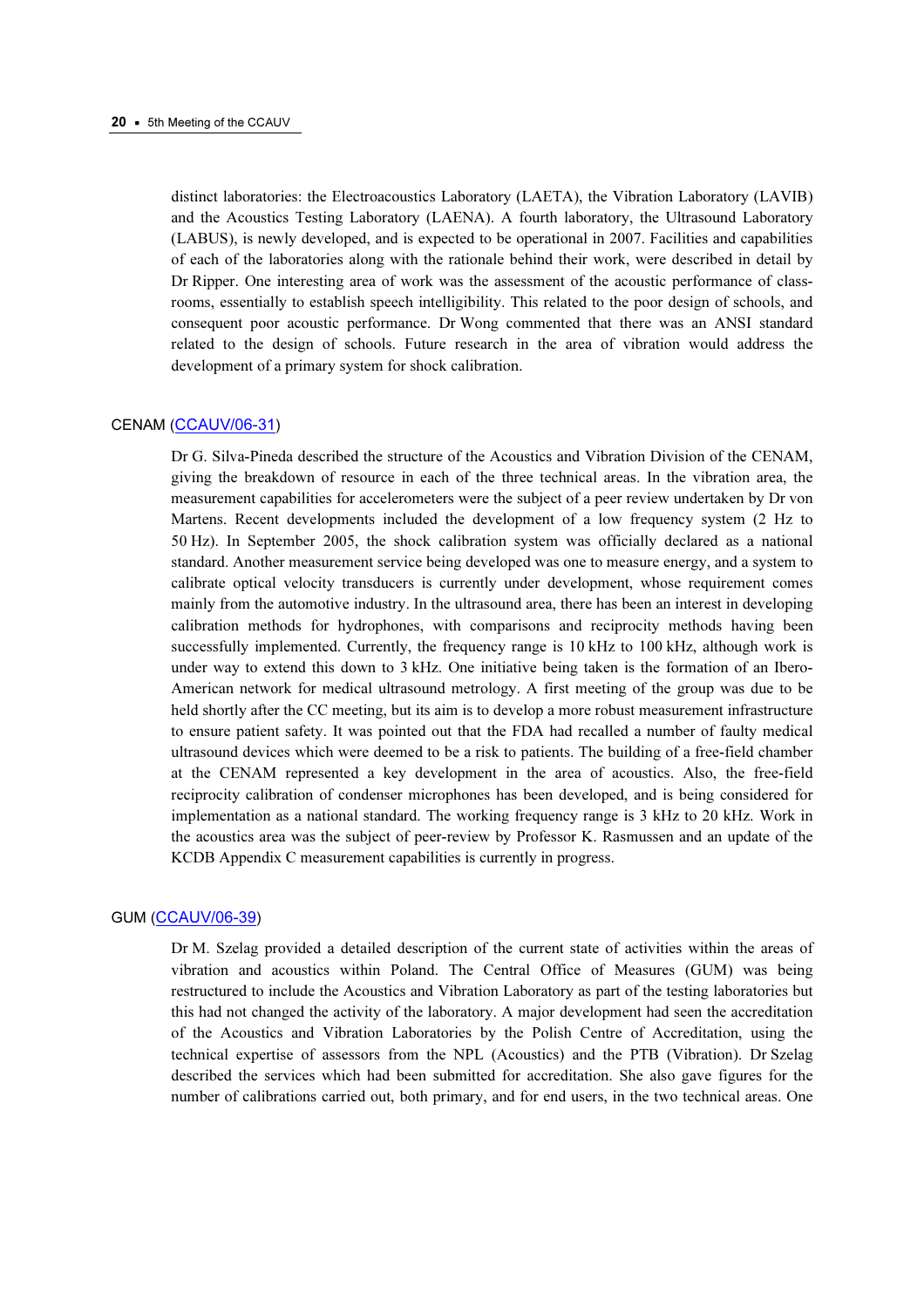interesting development has been the initiation of inter-laboratory comparisons within Poland, the first one being for vibration, which has involved five laboratories. Addressing, the research activities of the GUM, the most important area had been the implementation of a low frequency pressure chamber for determination of the pressure response of microphones within the infrasonic frequency range. The GUM's involvement in EUROMET Project 791 "Measurement of the acoustical impedance of artificial ears", was also described. Dr Valdés commended Dr Szelag for the significant technical progress made by the GUM in the two years since the last meeting.

#### NPLI ([CCAUV/06-37](https://www.bipm.org/cc/CCAUV/Allowed/5/CCAUV06-37.pdf))

Dr V. Mohanan described the remit of the NPLI within India, which was to establish, maintain and improve continuously by research, national standards of measurements and calibration, and to realize the key units of the International System. Acoustical research has always been a part of the NPLI's work since it was established in 1947. The scope of the work has evolved over the years, such that it also currently offers consultancy in building acoustics, noise and vibration control, environmental impact assessment studies, ultrasonic and SODAR applications. Dr Mohanan gave a detailed description of the status of the national standards, within the areas of acoustical standards and ultrasonic standards, the calibration, testing and evaluation activities, and the research projects of the NPLI.

# 6.3 Presentations on research areas

#### PTB

Dr C. Koch described a selective snap-shot of the research activities in the area of acoustics and ultrasound at the PTB. The first of these related to the establishment of the reference zero (RETSPL) for the calibration of air-conduction audiometric equipment using 'tone-bursts' as test signals. This was relevant to the screening of all new-born children for hearing defects that had been introduced in the last 2 to 3 years within Germany. The second and third areas of research were both in the ultrasound area. The first of these related to a study to investigate methods of characterizing the effectiveness of fields applied for ultrasonic therapy, through measurements of the acoustic properties. The final area related to the use of a thermo-acoustic sensor for determining the spatial distribution of time-average acoustic intensity within medical ultrasound fields. These measurements are required by the US FDA, for example, and the thermo-acoustic probe offers a fast and relatively low cost means of establishing the maximum output levels generated by equipment. Good agreement had been observed with measurements made using hydrophones.

Dr T. Bruns described the activities of the PTB in the area of vibration, particularly in the area of shock calibration. Research in this area is targeted at formal recognition of key parameters to eliminate the spectral dependence of shock sensitivity. The PTB is also strongly engaged in the exploitation of the emerging field of laser-vibrometer calibration, for the purposes of primary and secondary calibrations. Another field of interest related to the shock area is the impact calibration of force transducers, to which a working group within PTB is devoted.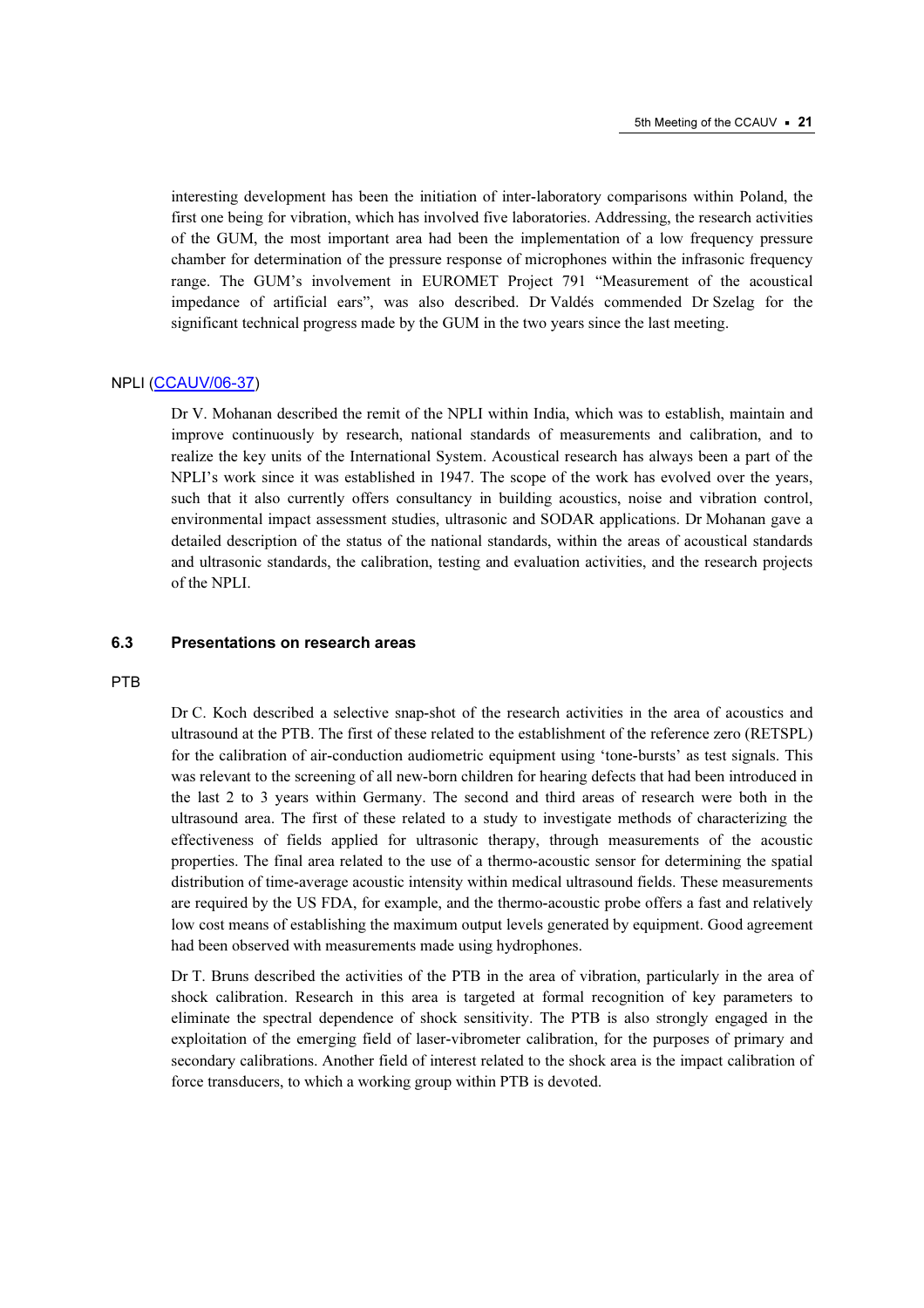# INMETRO (CCAUV/06-28)

[Dr G. Ripper gave a de](https://www.bipm.org/cc/CCAUV/Allowed/5/CCAUV06-28.pdf)tailed account of research in the area of vibration which involved the development of a quadrature homodyne interferometric system for determining the complex sensitivity of accelerometers. He provided an overview of a presentation recently given at the AIVELA conference in Ancona, describing the use of digital high-pass filtering to reduce the influence of LF noise on the calibration of accelerometers. The system was used to carry out measurements for the compar[ison SIM.AUV.V-K1.1. Fu](http://kcdb.bipm.org/appendixB/KCDB_ApB_info.asp?cmp_idy=743&cmp_cod=SIM.AUV.V-K1.1&prov=exalead)ture vibration projects include the development of a vibration shaker and a primary shock calibration system. In acoustics, the main activity has seen the development of microphone calibration methods which utilize the impulse response. The strength of this method is that it is not reliant on an anechoic chamber. The method has recently been compared with the PTB with good agreement. A second major area of activity within acoustics has been research in support of sound power measurement, with the INMETRO playing a key role in the Brazilian Noise Labelling Program. Ultrasound activities are still relatively young at the INMETRO, but research has included studies of the likely demand of metrology services for medical ultrasound, calibration of hydrophones using sweeps, coded pulse excitation and acoustic pressure field mapping.

Dr Valdés thanked all of the participants for their extensive presentations but indicated that, in future, to allow adequate time for discussion, material presented on the NMI activities should be restricted to new developments.

# 7 REGIONAL METROLOGY ORGANIZATIONS

# 7.1 Reports from regional representatives

### APMP ([CCAUV/06-16](https://www.bipm.org/cc/CCAUV/Allowed/5/CCAUV06-16.pdf))

Dr Narang (NMIA) described the outcome of the last APMP meeting, held in Jeju island, on 5-6 September 2005. He presented the results of the regional key comparis[on, APMP.AUV.A-K1,](http://kcdb.bipm.org/appendixB/KCDB_ApB_info.asp?cmp_idy=431&cmp_cod=APMP.AUV.A-K1&prov=exalead)  whose Draft B report had been released in May 2006. T[he APMP.AUV.A-K3](http://kcdb.bipm.org/appendixB/KCDB_ApB_info.asp?cmp_idy=775&cmp_cod=APMP.AUV.A-K3&prov=exalead) comparison had started in June 2006, with measurements due to be completed in June 2007. The NMIA, NMIJ, NIM and the KRISS would form the linking labs with the CCAUV key comparison. A future regional comparison of ultrasound power measurements was planned, involving 4 or 5 NMIs. The 'power' artefact to be circulated, which will be fabricated by the NPLI, would be ready soon. A peer review of the NMIJ was planned, and the training requirements of several regional laboratories had been identified. The NIM CMCs, following the successful negotiation of the intra-region review, had now been put forward for inter-RMO Review.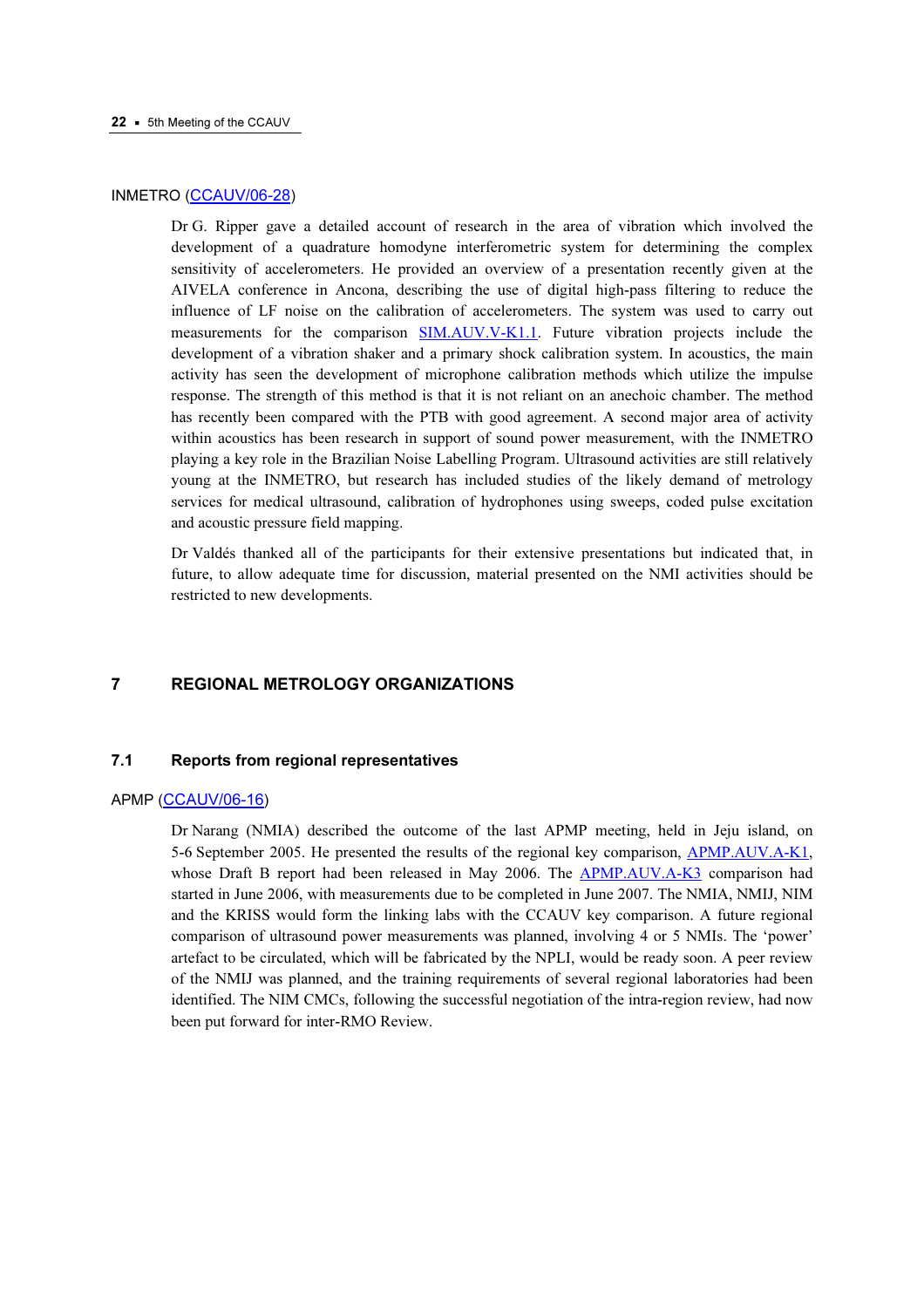# COOMET ([CCAUV/06-38](https://www.bipm.org/cc/CCAUV/Allowed/5/CCAUV06-38.pdf))

Dr A. Enyakov presented the COOMET report on behalf of Dr Pozdeeva. The number of nations involved in the COOMET now stood at 13, with the recent addition of Georgia. Good relations had been established with the Romanian NMI, the INM, who participated in the COOMET sound-in-air key comparis[on, COOMET.AUV.A-K3. Dr En](http://kcdb.bipm.org/appendixB/KCDB_ApB_info.asp?cmp_idy=713&cmp_cod=COOMET.AUV.A-K3&prov=exalead)yakov provided an update of the status of CMCs and outlined co-operation with other RMOs. For example, Dr Enyakov had attended two meetings of the EUROMET Ultrasound Sub-Committee.

# EUROMET (CCAUV/06-15)

[Dr E. Sadikoglu presen](https://www.bipm.org/cc/CCAUV/Allowed/5/CCAUV06-15.pdf)ted the report for the EUROMET. The current number of EUROMET active projects varied with the particular technical field, these being: airborne sound (6), vibration (6), ultrasound (2) and underwater acoustics (1). Dr Sadikoglu provided an extensive description of the iMERA (implementing Metrology in the European Research Area) Programme, and the basic concept of a research programme involving European NMIs. The work programme was underpinned by a series of metrology roadmaps, which indicated key requirements for metrology development over the next 15 to 20 years. For the EUROMET in the area of AUV, there were currently 6 roadmaps: 2 for airborne sound, 2 for ultrasound, 1 for underwater acoustics and 1 for vibration. The strategic thinking underpinning these roadmaps in the areas of AUV might be a useful resource for the CC.

#### SIM ([CCAUV/06-30](https://www.bipm.org/cc/CCAUV/Allowed/5/CCAUV06-30.pdf))

Dr G. Ripper described the current status of comparisons as they related to the SIM. Most discussion centred on t[he SIM.AUV.V-K1.1 com](http://kcdb.bipm.org/appendixB/KCDB_ApB_info.asp?cmp_idy=743&cmp_cod=SIM.AUV.V-K1.1&prov=exalead)parison, which involved the determination of the complex sensitivity of accelerometers over the frequency range 10 Hz to 10 kHz. This was a bilateral comparison between the INMETRO and the CENAM involving the measurements of two 'back-toback' accelerometers. The results are currently being analysed, and it was planned to link the results for the magnitude sensitivity to [the CCAUV.V-K1 comp](http://kcdb.bipm.org/appendixB/KCDB_ApB_info.asp?cmp_idy=429&cmp_cod=CCAUV.V-K1&prov=exalead)arison. Dr Ripper questioned whether the classification of the comparison underpinning the recent NIM (China) CMC entries (APMP.AUV.2.2006) was really a CCAUV comparison, as it appeared to be very similar to the [SIM.AUV.V-K1.1, wh](http://kcdb.bipm.org/appendixB/KCDB_ApB_info.asp?cmp_idy=743&cmp_cod=SIM.AUV.V-K1.1&prov=exalead)ich was identified as a regional comparison. Dr Allisy-Roberts outlined the reasons behind carrying out a comparison. Firstly, it could be a pilot study, to test whether or not a comparison using a particular measurement method was feasible. Secondly, it could be deemed to be a supplementary comparison designed to provide support for CMCs. Finally, it could be a key comparison if the CC agreed that it was a comparison of a key quantity. It was the responsibility of the CC to decide which of these was most suitable. It was noted that it is important to declare what type the comparison is, before it started. When the protocol is circulated, there is always the possibility, if sufficient interest is expressed, to develop a pilot study into a supplementary comparison.

It was then proposed to run a pilot study for acceleration at low frequency (2 Hz to 160 Hz). The accelerometers were ready to be sent to the participants. The following NMIs expressed an interest: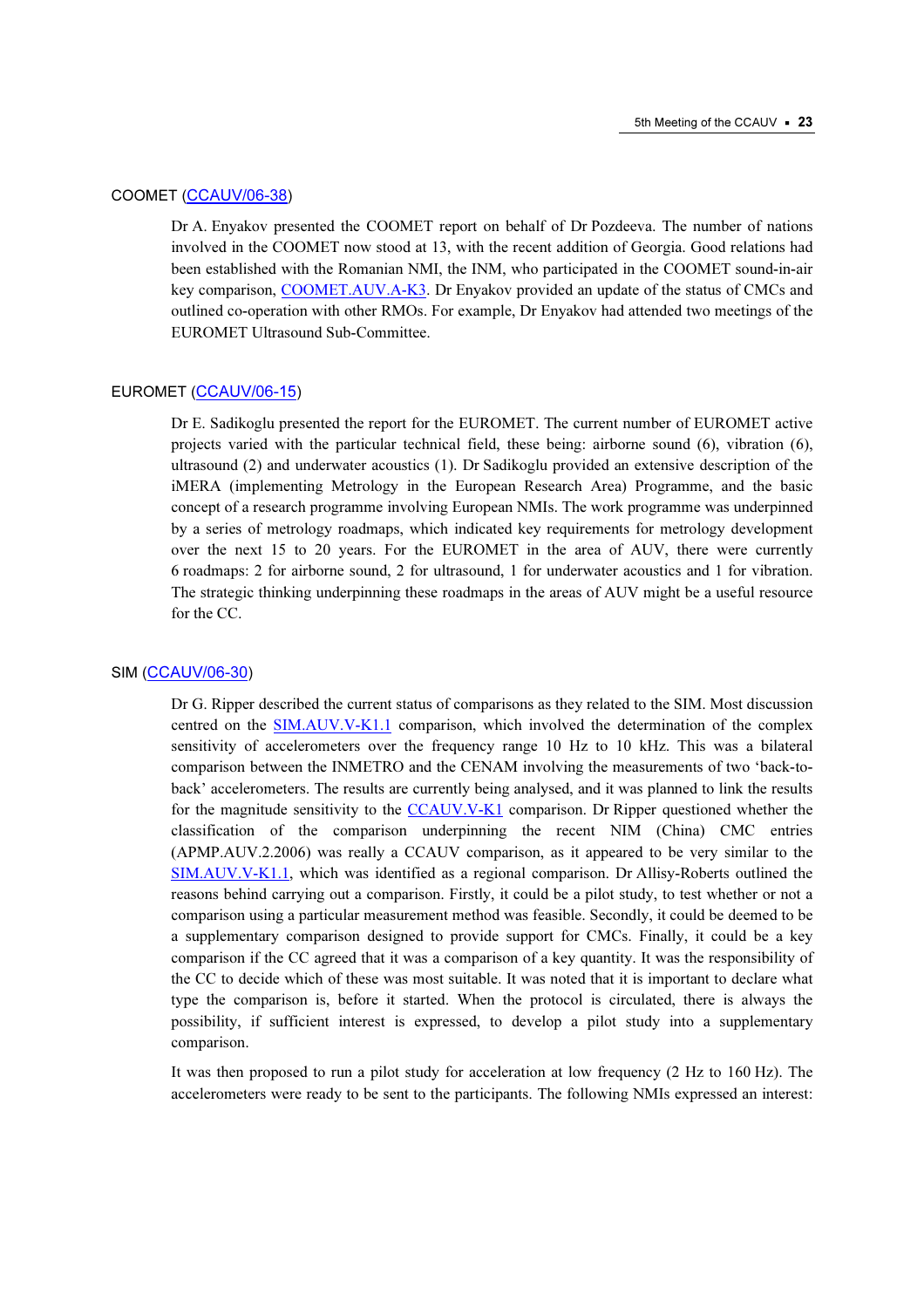CENAM, INMETRO, NRC, BEV (in 2007), CSIR (in late 2007), NIM (would like to consider); PTB (to be decided) and NMIJ (in 2007). There ensued an extensive discussion related to issues of the types of devices to be used in a more extensive comparison and that using a courier service would add considerably to the costs of being a participant. Dr Wong indicated that potential participants should indicate from the outset whether they were willing to hand carry the devices as this may affect decisions about transport. Mr Veldman said he would support this as a supplementary comparison. In summary, Dr Echeverria-Villagomez indicated that the most appropriate way forward would be to organize the comparison as a supplementary SIM comparison, but to expand to other NMIS, using courier transportation of the devices. The CENAM would complete a registration form on this basis.

# SADCMET

Mr I. Veldman described key developments within the SADCMET. One of these saw the Kenyan Bureau of Standards (KEBS) receiving funding to establish measurement standards for acoustics and vibration. The project to set up these facilities should be completed in October 2006. Another exciting project was the development of the Inter Africa Metrology System (AFRIMETS) which would stand as an umbrella body for coordinating and stimulating collaborative metrological research within Africa. It was likely that the AFRIMETS would be formed by an agglomeration of regional African organisations such as the EAMET (East Africa Metrology Cooperation), the NAMET (North Africa Metrology Cooperation), the WESTAMET (West Africa Metrology Cooperation), as well as the SADCMET, although the issue of Central Africa was currently unresolved.

# 7.2 Working Group on CMCs

The Working Group was due to meet the day after the CC meeting, and the CC was asked whether they would be interested in receiving minutes of the meeting. There was general agreement that it would be useful to circulate these minutes.

# 7.3 JCRB matters

Dr Espina and Dr Allisy-Roberts informed the CC of how to gain access to key parts of the JCRB web-pages. The JCRB would meet the following month, and Professor Wallard indicated that one of the key issues they would be discussing was the difference in definition of best measurement capability (BMC) and calibration and measurement capability (CMC). It was possible that there would be a move towards use of the simple term measurement capability (MC) but that this should be done in a way which minimizes the impact of any change. Dr Valdés offered the view that the use of the term measurement capability, was more inclusive, especially with the extensive discussions which had taken place on the widening in the scope of work included under the CC.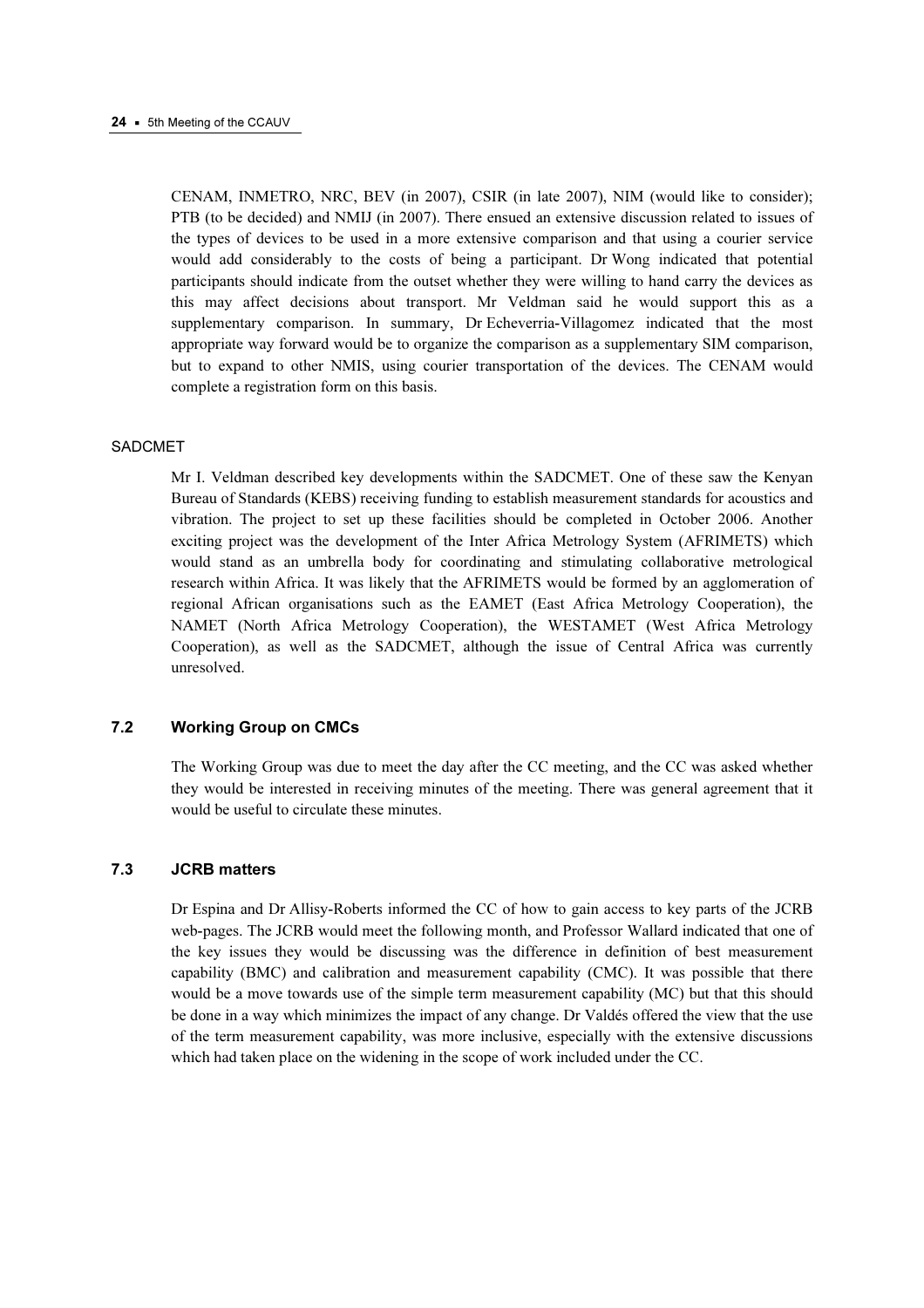# 8 REPORTS FROM INTERNATIONAL OBSERVERS

#### 8.1 IEC

#### TC 87 (CCAUV/06-35)

[Dr B. Zeqiri presente](https://www.bipm.org/cc/CCAUV/Allowed/5/CCAUV06-35.pdf)d a summary of the activities of the IEC TC 87. The most significant development has been a revision in its scope, which has been adjusted to remove issues of safety standards for medical electrical equipment and systems. Close liaison between TC 87 and TC 62 would be maintained. The last TC 87 meeting had been held over the period 15 to 19 May 2006, in New Orleans, Louisiana. A significant topic at the meeting was how to proceed with developing a suitable set of standards for the emerging high intensity focused ultrasound (HIFU) equipment which was finding more therapeutic applications. A recent review of the requirements for measurements in the field and a summary of existing practices, would form the basis of an IEC Technical Report. Currently, two standards were at the FDIS stage, with five at CDV. The next TC 87 meeting was likely to take place in Japan, in autumn 2007, although this was subject to an invitation by the Japanese National Committee.

# WG 15 (CCAUV/06-36)

[As newly appointed c](https://www.bipm.org/cc/CCAUV/Allowed/5/CCAUV06-36.pdf)onvenor of WG 15 – Underwater Acoustics, Mr S. Robinson provided a review of activity. Progress has been made in the revision of IEC 60565, Ed. 1, 1977: Calibration of hydrophones. This has now passed the FDIS stage with a vote expected shortly. The intention is to replace IEC 60500, Ed. 1, 1974: IEC Standard Hydrophone, with a more general standard whose suggested title is "Underwater Acoustics – Hydrophones – Properties".

# TC 29 (CCAUV/06-19)

[Dr Rasmussen gave](https://www.bipm.org/cc/CCAUV/Allowed/5/CCAUV06-19.pdf) a summary of the current work programme of TC 29: Electroacoustics. He referred to the written report for the CC, and concentrated on changes. Currently, there were eight preliminary work items, with three documents at FDIS (IEC 61672-3), 2nd CD (IEC 60318-1) or CDV (IEC 60318-6) stages.

#### 8.2 ISO

# TC 108 (CCAUV/06-05)

[Dr H.-J. von Martens](https://www.bipm.org/cc/CCAUV/Allowed/5/CCAUV06-05.pdf) described progress made within the TC 108 of the ISO, and, in keeping with the previous speakers, he concentrated on new developments. This included the first international standards related to the angular vibration calibration (ISO 16063-15:2006) and the calibration of laser vibrometers (16063-41). Mr S. Robinson asked for more details related to 16063-41. Dr von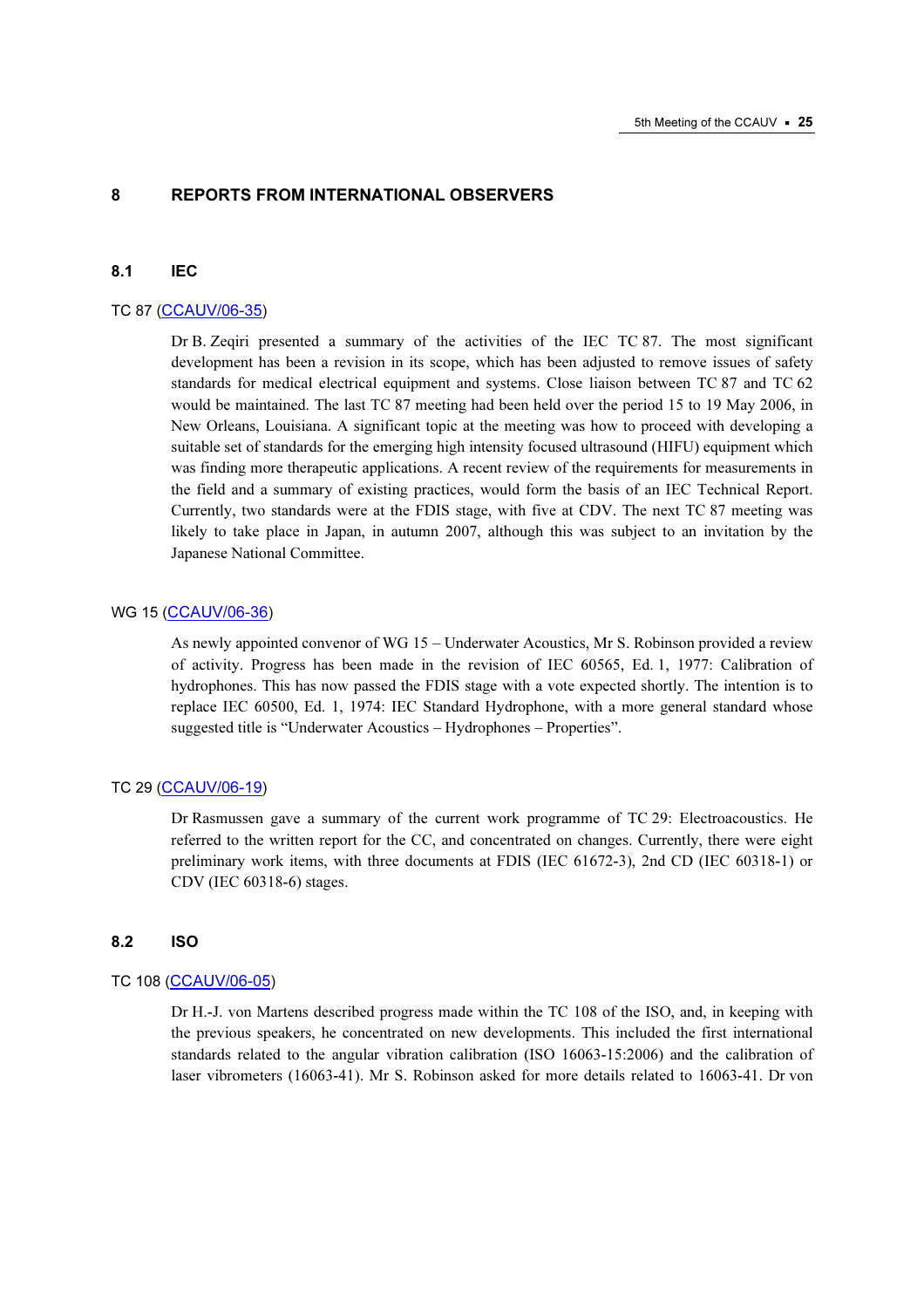Martens indicated that it covered frequencies up to 50 kHz, and that calibration was carried out using laser interferometry.

Dr von Martens then went on to describe the ISO view on some of the issues touched on under the CCAUV agenda which covered the question of whether the scope of the CC should be extended to cover testing, materials or otherwise. He indicated that the ISO view a very pragmatic one. Measurements were required to make a decision, and it was key that the whole traceability chain should be considered, from primary standards through field calibrations to customer measurements. Consequently, he would personally welcome a widening of the scope of the CC to encompass testing of materials and structures.

# 8.3 IMEKO

# TC 22

Dr T. Bruns (PTB) provided the first report on the IMEKO TC 22, after describing the function of the IMEKO (International Measurement Konfederation), and its organization for vibration metrology. The journal for the IMEKO is called Measurement, and Dr Bruns described the background behind his proposal to form a new Committee, TC 22, of which he is Chairman. The Vice-Chairman is Dr T. Usuda (NMIJ, Japan), and the Secretary is Dr I. Veldman (CSIR, SA). He pointed to the w[ebsite www.imeko.org/tc22 for](http://www.imeko.org/tc22/) those interested in having more details. Dr Bruns described a recent successful meeting in Rio de Janeiro which took place over the period 17 to 22 September, the XVIII IMEKO World Congress on Metrology for a Sustainable Development.

# 9 PUBLICATIONS

# 9.1 [CCAUV web-pages an](https://www.bipm.org/en/committees/cc/ccauv/)d links

The Executive Secretary provided a practical demonstration of how to navigate around the BIPM CCAUV website.

# 9.2 [CCAUV members bibliographies](https://www.bipm.org/en/committees/cc/ccauv/publications_cc.html)

The lists of publications provided by members of the CC were highlighted by the Executive Secretary.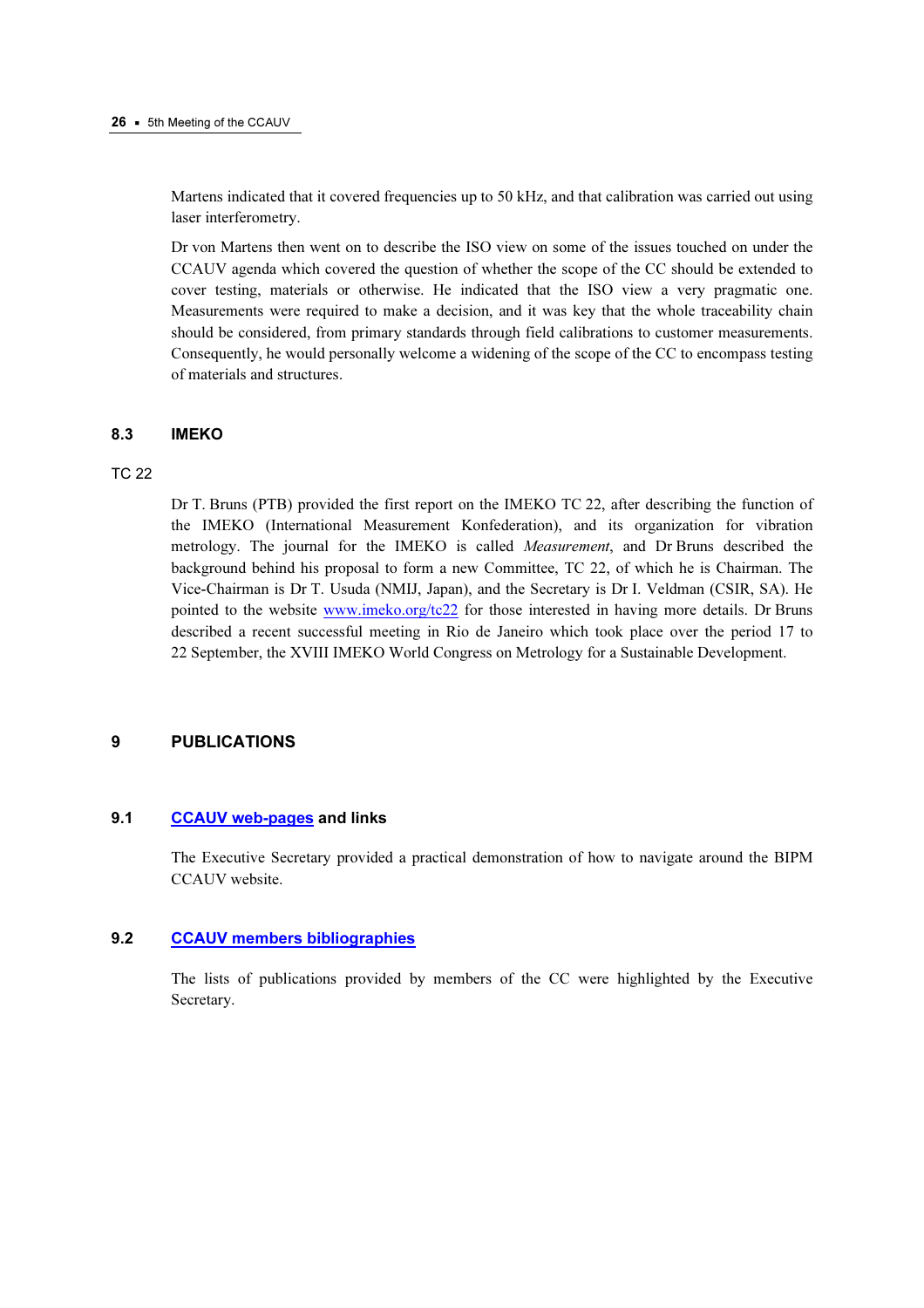# 9.3 Future needs of NMIs working in AUV

Dr Allisy-Roberts highlighted the A[UV "Future Needs" Report whi](https://www.bipm.org/utils/en/pdf/future_needs_AUV.pdf)ch had been published on the BIPM website, but which was now 4 years old. There was a need to renew the evaluation of future strategy within the CCs and this would be discussed under item 11.1.

# 10 MEMBERSHIP OF THE CCAUV

# 10.1 Criteria for membership

Dr Allisy-Roberts re-iterated the criteria for membership of the CC that are available on the CC web pages. These were that the institute:

- should be a formally recognised institute of national level;
- be taking part in comparisons, undertaking research and publishing in peer-reviewed international journals;
- must participate actively in the meetings.

The Executive Secretary welcomed new members from the GUM (Poland) and the INRIM (Italy), as well as new observers from the CEM (Spain) and the IPQ/INETI (Portugal). With the agreement of the CC, it was agreed that the LNEC would be removed from the membership list, as they had been replaced in Portugal by the INETI.

# 10.2 Proposals for new members and observers

Dr Allisy-Roberts indicated that any Member States of the Metre Convention seeking to change from observer status to member status, should apply in the period June to July, for the change in status to be accepted by the CIPM the following October.

# 11 PROPOSALS REGARDING CCAUV WORKING GROUPS

# 11.1 Future needs in AUV metrology

The Director, President and Executive Secretary suggested that a small sub-group should be formed from the CC, whose remit would be to look at strategic planning, especially for the future metrology needs in AUV. The Director pointed to activities within other CCs, citing in particular the CCEM, where this kind of strategic thinking was being actively considered. It was agreed that the CCAUV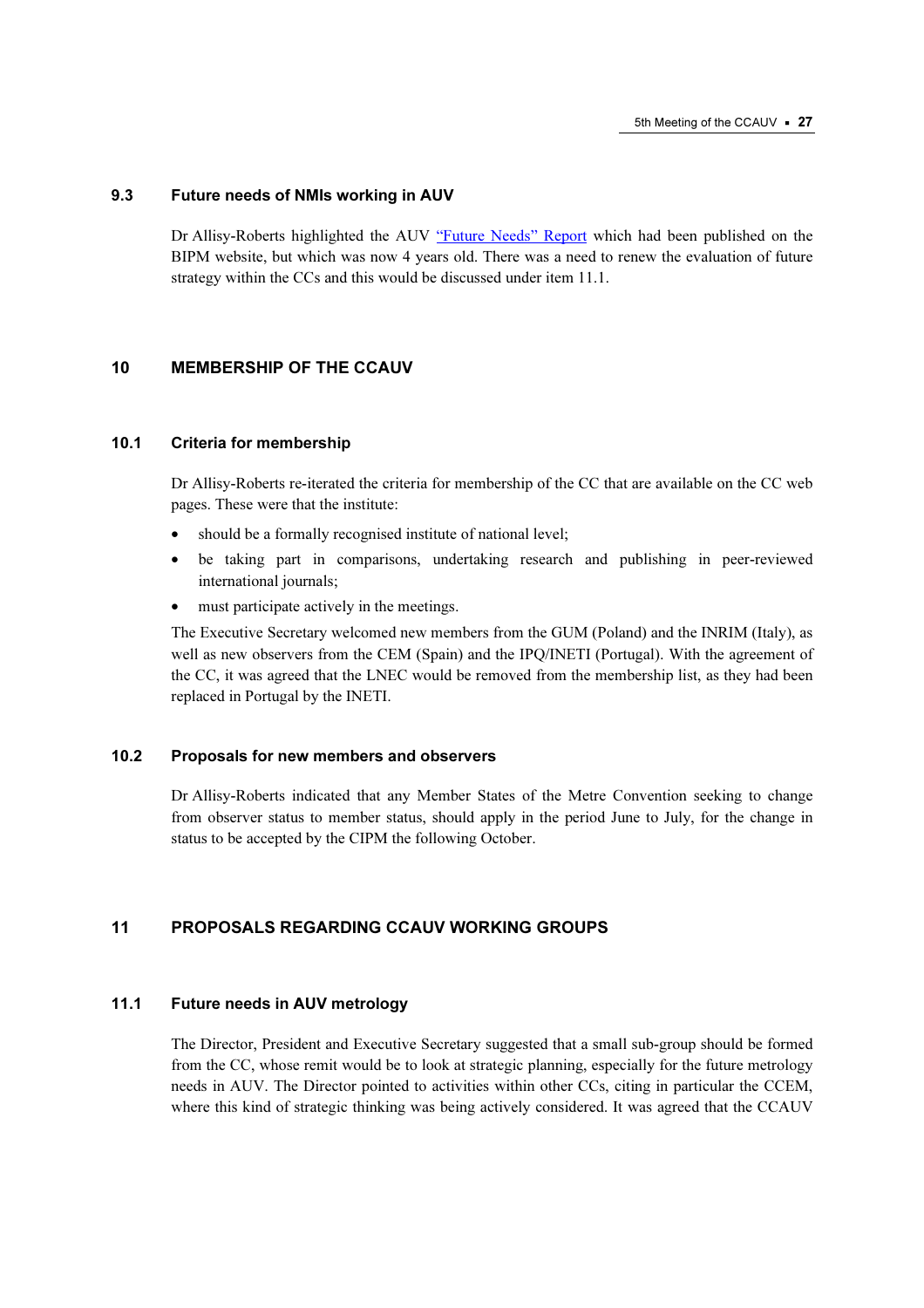should monitor what was going on in other Committees, and to generate terms of reference for such a CCAUV Working Group, identifying its task in a clear way. These terms of reference, should be circulated to the CCAUV for comment.

# 11.2 CCAUV Working Group on Key Comparisons

The need for a CCAUV Working Group on Key Comparisons was considered. It was felt that, as the were no real issues relating to key comparisons within the CC, there was no real need to form such a group at this stage.

# 12 OTHER ITEMS

Under item 3.4, Dr C. Koch from the PTB had outlined the plans for future key comparisons in the ultrasound area. Following discussions, and in view of the interest in participation indicated by a number of laboratories, Dr Koch suggested the circulation of a questionnaire, which would be aimed at gathering more precise information about those countries that were interested, when they would feel willing to participate in either the power or the pressure key comparisons, as well as their comments on the recommended scope of the comparisons. The questionnaire would be prepared for circulation in December 2006.

Dr E. Sadikoglu brought the attention of the CCAUV members, to the InterNoise 2007 meeting, which would be held in Istanbul, over the period 28 to 31 August 2007.

# 13 DATE OF NEXT MEETING

This would be held in 2008, around the same time of year. Dr Allisy-Roberts requested that members of the Committee keep her informed of upcoming scientific conferences, to assist in making the final choice for the date of the next meeting.

> B. Zequiri, Rapporteur May 2007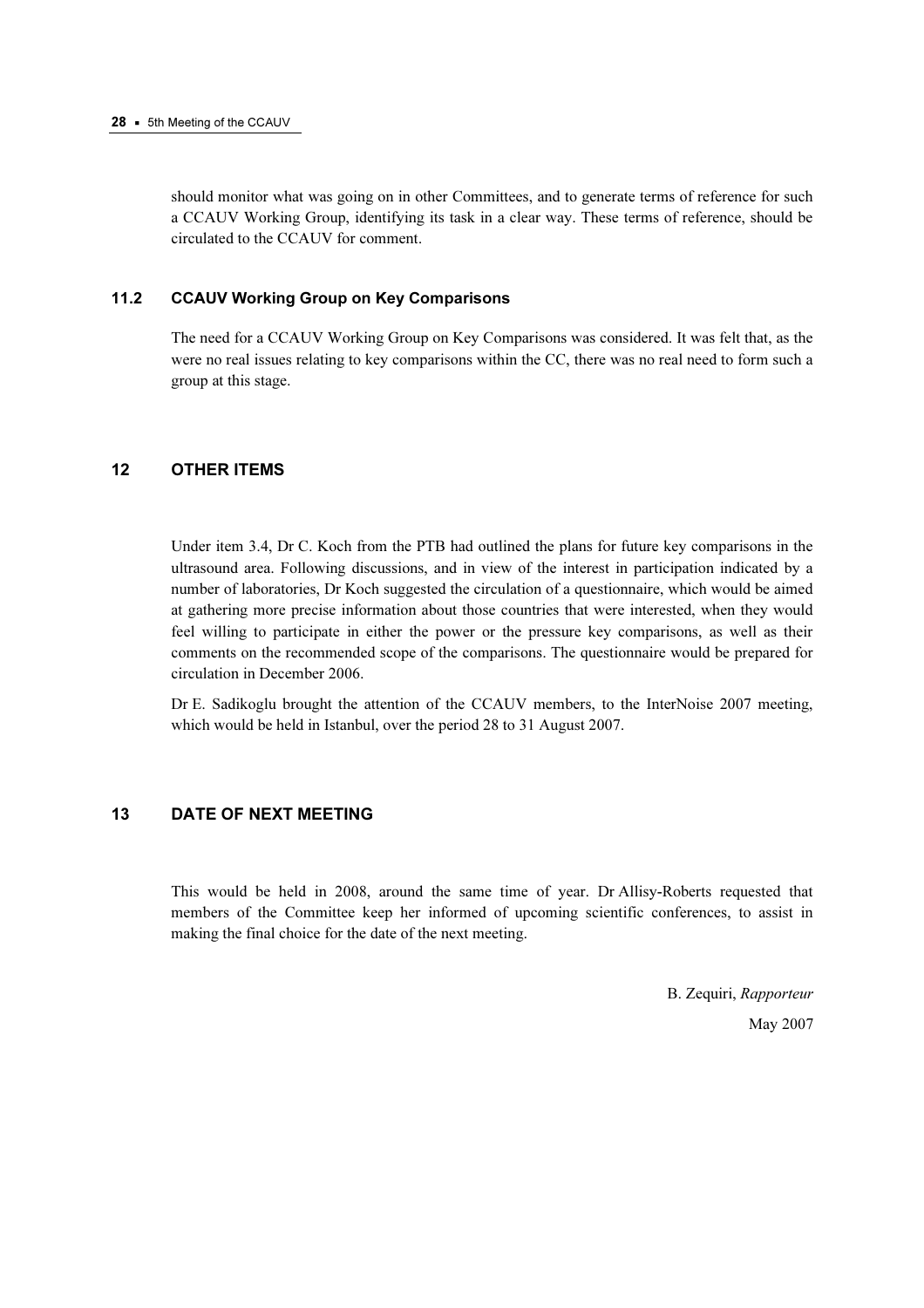# Appendix A 1. WORKING DOCUMENTS SUBMITTED TO THE CCAUV AT ITS 5TH MEETING

Open working documents of the CCAUV can be obtained from the BIPM in their original version, or can be accessed on the BIPM website:

[\(http://www.bipm.org/cc/AllowedDocuments.jsp?cc=CCAUV\).](https://www.bipm.org/cc/AllowedDocuments.jsp?cc=CCAUV) 

| Document<br>CCAUV/ |                                                                                                                                                                                    |
|--------------------|------------------------------------------------------------------------------------------------------------------------------------------------------------------------------------|
| 06-00              | BIPM. — Draft agenda (revised), P.J. Allisy-Roberts, 3 pp. (not open access)                                                                                                       |
| 06-01              | KRISS (Rep. of Korea). - Technical protocol for regional key comparison<br>APMP.AUV.A-K3 (revised), H.-S. Kwon, 8 pp. (not open access)                                            |
| $06 - 02$          | PTB (Germany). — PTB Short report for the CCAUV, C. Koch, 5 pp.                                                                                                                    |
| 06-03              | PTB (Germany). - Proposal for a schedule of key comparisons in ultrasound,<br>C. Koch, 1 p. (not open access)                                                                      |
| $06 - 04$          | VNIIFTRI (Russian Fed.). - Modern measurement techniques in the Russian<br>underwater acoustics standards, A.E. Isaev, 19 pp.                                                      |
| $06 - 05$          | ISO, PTB (Germany). - Recent progress of ISO TC 108/SC 3 towards key<br>comparisons and traceability in the field of vibration and shock acceleration,<br>H.-J. von Martens, 6 pp. |
| 06-06              | COOMET, PTB (Germany). - Status of key comparisons COOMET.AUV.A-K1<br>and COOMET.AUV.A-K1.1, H.-J. von Martens, 1 p. (not open access)                                             |
| $06 - 07$          | CSIR-NML (South Africa). - Brief report of the CSIR-NML Acoustics,<br>Ultrasound and Vibration Laboratory, C.S. Veldman, 3 pp.                                                     |
| $06 - 08$          | NIM (China). — Progress in the field of vibration at the NIM (China), Sun Qiao,<br>3 pp.                                                                                           |
| 06-09              | NMIJ/AIST (Japan). - Draft B report of key comparison APMP.AUV.A-K1,<br>S. Sato, 41 pp. (not open access)                                                                          |
| $06 - 10$          | DPLA (Denmark), INRIM (Italy). - Draft B report on the key comparison<br>EUROMET.AUV.A-K3, K. Rasmussen and C. Gugliemone, 27 pp. (not open<br>access)                             |
| $06 - 11$          | PTB (Germany). - Technical protocol proposed for EUROMET.AUV.V-K1.1,<br>T. Bruns, 4 pp. (not open access)                                                                          |
| $06 - 12$          | COOMET, DPLA (Denmark) — Status of key comparison COOMET.AUV.A-K3,<br>K. Rasmussen, 1 p. (not open access)                                                                         |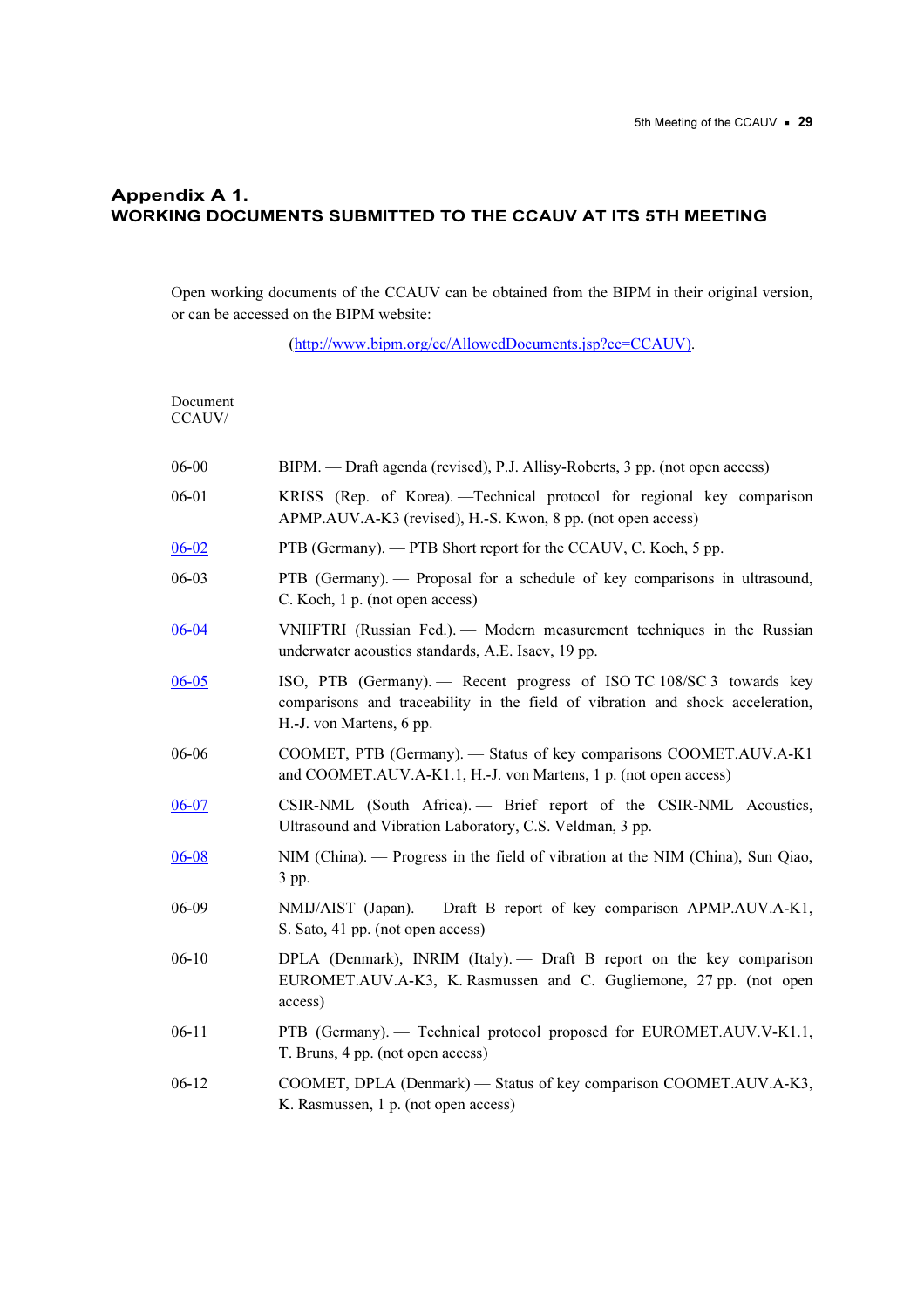Document  $CC{\rm AUV}$ 

| $06-13$   | CENAM (Mexico), DPLA (Denmark) - Draft technical protocol for key<br>comparison CCAUV.A-K4, S. Barrera-Figueroa and K. Rasmussen, 6 pp. (not open<br>access) |
|-----------|--------------------------------------------------------------------------------------------------------------------------------------------------------------|
| $06-14$   | DPLA (Denmark) — DPLA short report on activities, K. Rasmussen, 2 pp.                                                                                        |
| $06-15$   | EUROMET - Report from the EUROMET Technical Committee for AUV,<br>E. Sadikoglu, 7 pp.                                                                        |
| $06-16$   | APMP — Report from APMP Technical Committee for AUV, P. Narang, 2 pp.                                                                                        |
| $06-17$   | INETI (Portugal) — Brief report from INETI, Portugal, M. Nunes, 2 pp.                                                                                        |
| $06 - 18$ | INM-CNAM/LNE (France) .— Primary metrology in France in acoustic and<br>accelerometry fields, M. Lecollinet, P. Averlant and J.-N. Durocher, 4 pp.           |
| $06-19$   | IEC TC 29, DFM (Denmark) .— Status report for IEC TC 29: Electroacoustics,<br>K. Rasmussen, 4 pp.                                                            |
| $06 - 20$ | NMIA (Australia) .— Report on the NMIA national standards, P. Narang, 2 pp.                                                                                  |
| $06 - 21$ | NMIJ (Japan) .- National standards and research activities at NMIJ, T. Kikuchi,<br>4 pp.                                                                     |
| $06 - 22$ | NPL (United Kingdom).— The acoustical metrology programme at the NPL,<br>B. Zeqiri, 26 pp.                                                                   |
| $06 - 23$ | KRISS (Rep. of Korea). — Recent activities in AUV for KRISS, W.-S. Cheung,<br>8 pp.                                                                          |
| $06 - 24$ | INRIM (Italy). - Short report on INRIM acoustic and ultrasound activities,<br>C. Guglielmone, 2 pp.                                                          |
| $06 - 25$ | METAS (Switzerland) .— Short report of the METAS laboratory of acoustics and<br>vibration, C. Hof, 2 pp.                                                     |
| $06 - 26$ | BEV (Austria) .— Acoustical and vibration standards at the BEV – News from<br>2004 to 2006, M. Sinojmeri, 1 p.                                               |
| $06 - 27$ | INMETRO (Brazil) .— The current status of AUV measurement standards at<br>INMETRO, G. Ripper, 9 pp.                                                          |
| $06 - 28$ | INMETRO (Brazil) .- Brief review of recent researches in AUV at INMETRO,<br>G. Ripper, 7 pp.                                                                 |
| 06-29     | INMETRO (Brazil) .— Progress of the bilateral key-comparison SIM.AUV.V-<br>K1.1, G. Ripper, 1 p. (not open access)                                           |
| $06 - 30$ | SIM, INMETRO (Brazil) .- Report of SIM Metrology Working Group 9:<br>Acoustics and Vibration, G. Ripper, 2 pp.                                               |